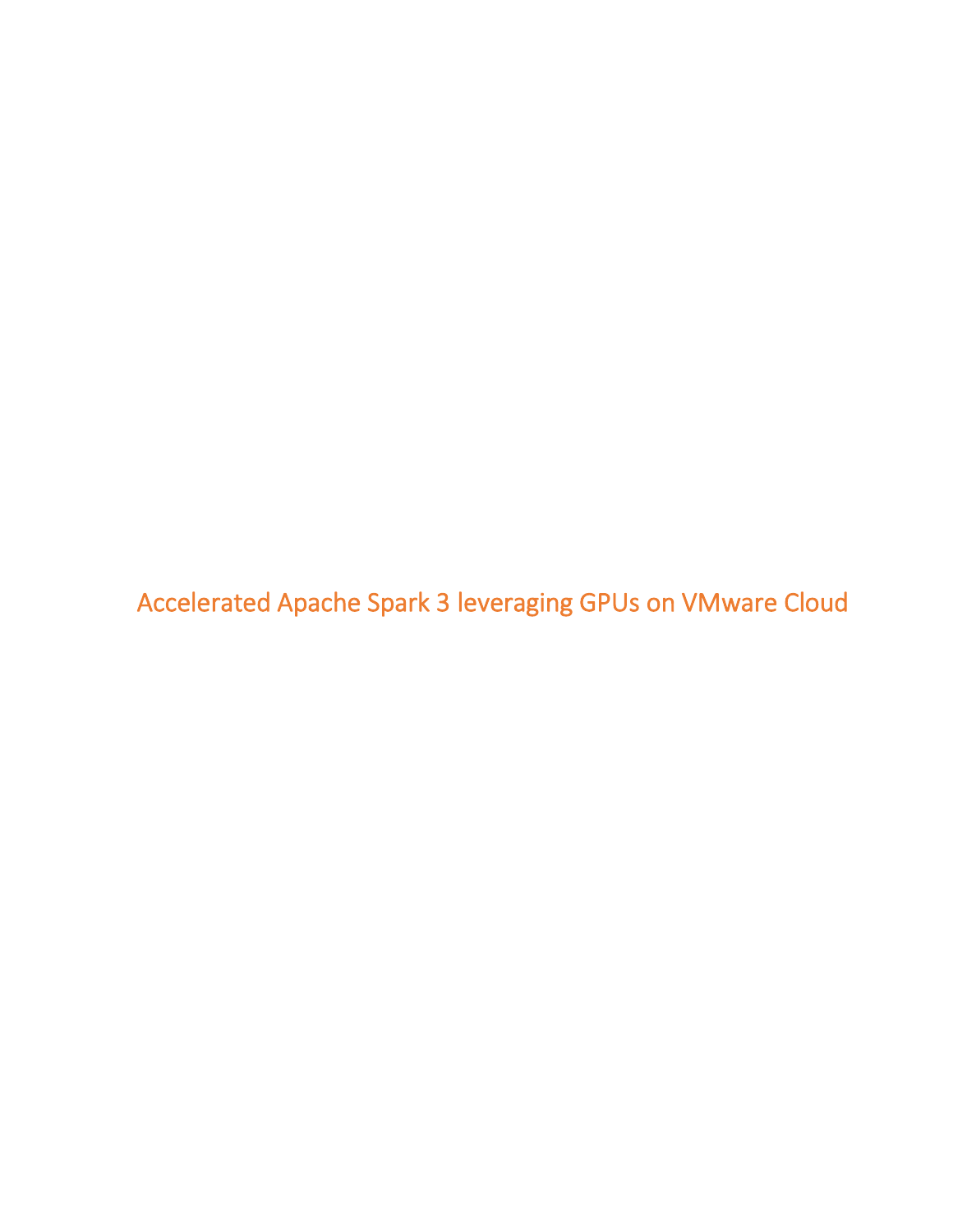## **Table of Contents:**

| $\mathbf{1}$            |                                                                                      |  |
|-------------------------|--------------------------------------------------------------------------------------|--|
| $\overline{2}$          |                                                                                      |  |
| 2.1                     |                                                                                      |  |
| 2.2                     |                                                                                      |  |
| 2.3                     |                                                                                      |  |
| 2.4                     |                                                                                      |  |
| 2.5                     |                                                                                      |  |
| 2.6                     |                                                                                      |  |
| 2.7                     |                                                                                      |  |
| 2.8                     |                                                                                      |  |
| $\mathbf{3}$            |                                                                                      |  |
| 3.1                     |                                                                                      |  |
| 3.2                     |                                                                                      |  |
| 3.3                     |                                                                                      |  |
| 3.4                     |                                                                                      |  |
| 3.5                     |                                                                                      |  |
| $\overline{\mathbf{4}}$ |                                                                                      |  |
|                         |                                                                                      |  |
| 4.1                     |                                                                                      |  |
| 4.2                     |                                                                                      |  |
| 4.3                     |                                                                                      |  |
| 4.4                     |                                                                                      |  |
| 4.5                     |                                                                                      |  |
| 4.6                     |                                                                                      |  |
| 4.7                     |                                                                                      |  |
| 4.8                     |                                                                                      |  |
| 4.9                     |                                                                                      |  |
| 5                       | Use Case 2: Model mortgage data using Spark XGBoost running on Kubernetes with Spark |  |
|                         |                                                                                      |  |
| 5.1                     |                                                                                      |  |
| 5.2                     |                                                                                      |  |
| 5.3                     |                                                                                      |  |
| 5.4                     |                                                                                      |  |
| 5.5                     |                                                                                      |  |
| 5.6                     |                                                                                      |  |
| 5.7                     |                                                                                      |  |
| 6                       |                                                                                      |  |
| 7                       |                                                                                      |  |
| 8                       |                                                                                      |  |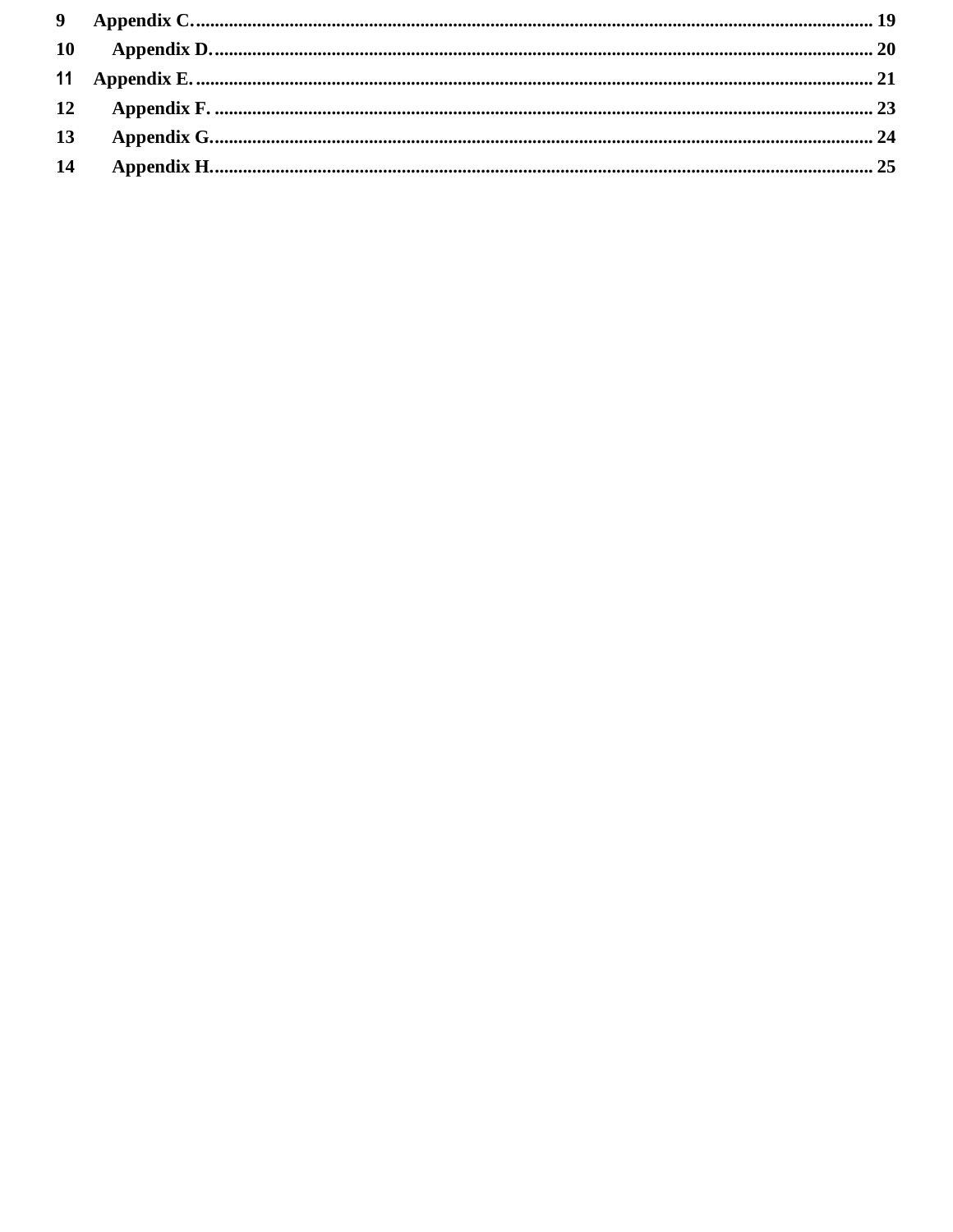## 1 Introduction

**Apache Spark** is a unified analytics engine for large-scale data processing. The recent release of Apache Spark 3.0 includes enhanced support for accelerators like GPUs and for Kubernetes as the scheduler. VMware Cloud Foundation 4.x supports Kubernetes via Tanzu and provides enhanced accelerator capabilities. VMware Cloud Foundation can be a great platform for Apache Spark 3 as it supports the new capabilities of GPU acceleration and Kubernetes. This solution seeks to validate the VCF platform with Tanzu for Apache Spark 3. NVIDIA RAPIDS and XGBOOST are important components that are optimized for Apache Spark 3 and our solution will validate these use cases on the VMware Cloud platform.

## 2 Apache Spark

Apache Spark is the de facto unified engine for big data processing, data science, machine learning and data analytics workloads. This year is Spark's 10-year anniversary as an open source project. Since its initial release in 2010, Spark has grown to be one of the most active open source projects.

Recently released Apache Spark 3 adds compelling features like adaptive query execution; dynamic partition pruning; ANSI SQL compliance; significant improvements in pandas APIs; new UI for structured streaming; up to 40x speedups for calling R user-defined functions; accelerator-aware scheduler; and SQL reference documentation.

## **2.1 Spark 3 adds GPU Awareness**

GPUs and other accelerators are widely used for accelerating specialized workloads like deep learning and HPC applications. While Apache Spark is used to process large datasets and complex data scenarios like streaming, GPUs that are needed for machine learning by data scientists were not supported until recently. Spark did not have awareness of GPUs exposed to it and was not able to request GPUs and schedule them for users causing a critical gap for the unification of big data and AI workloads.

Spark 3 bridges the gap between Big Data and AI workloads by

- Updating cluster managers to include GPU support and exposing user interfaces to allow for GPU requests
- Updating the scheduler to understand availability of GPUs that are allocated to executors, user task requests, and assign GPUs to tasks properly.

## **2.2 Spark 3 provides enhanced support for Deep Learning**

Deep Learning on Spark was possible in earlier versions, but Spark MLlib was not focused on Deep Learning, its algorithms and didn't offer much support for image processing. Hybrid projects like TensorFlowOnSpark, MMLSpark, etc. made it possible but using them presented significant challenges. Spark 3.0 handles the above challenges much better with its added support for accelerators from NVIDIA, AMD, Intel, etc. In Spark 3.0 vectorized UDFs can leverage GPUs for acceleration.

## **2.3 Better Kubernetes Integration**

Spark support for Kubernetes was rudimentary in the 2.x version as it was difficult to use in production. Its performance was lacking when compared to that of the YARN cluster manager. Spark 3.0 introduces the new shuffle service for Spark on Kubernetes that allows dynamic scale up and down of Spark executors in Kubernetes.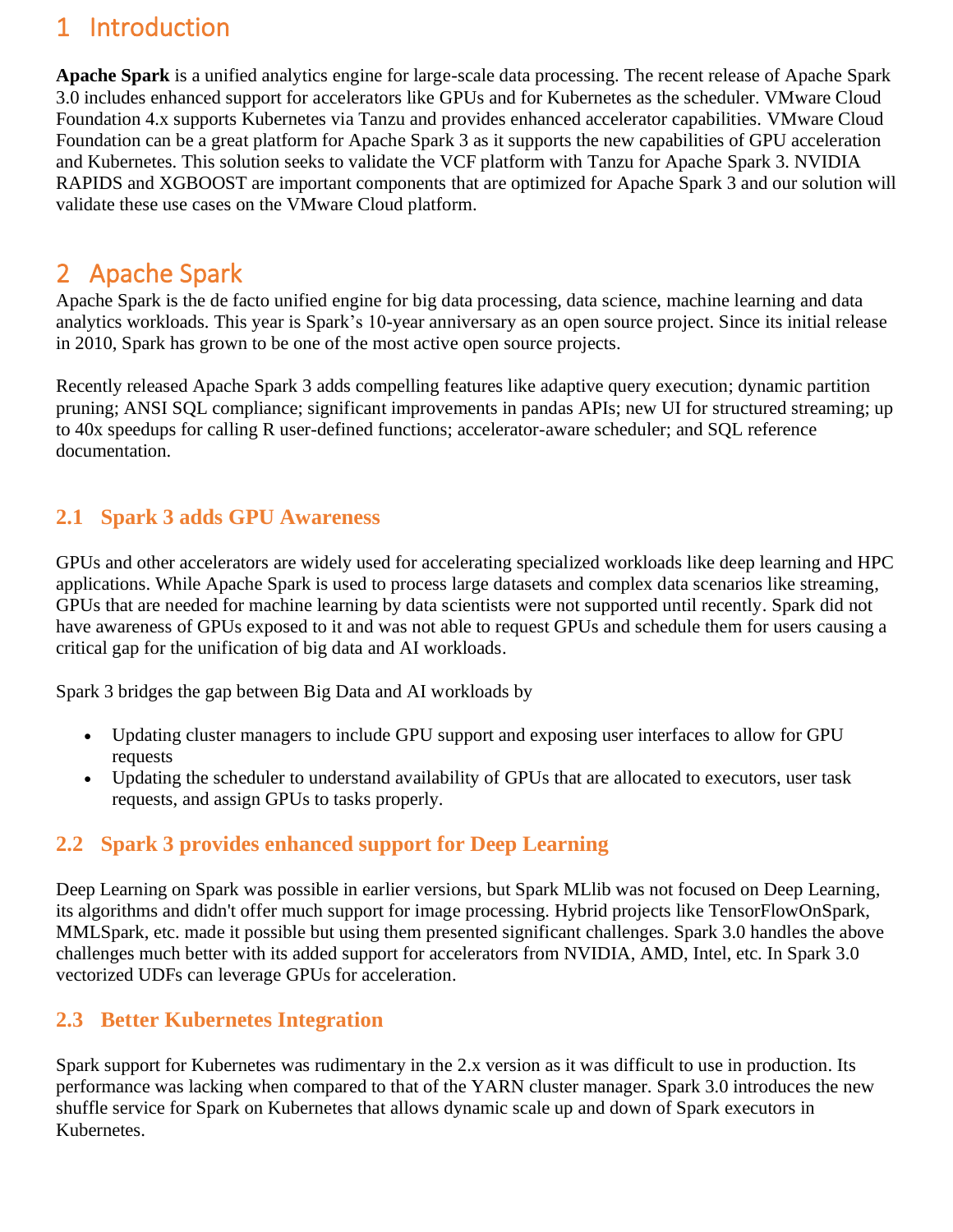

#### **Figure 1: GPU accelerated GPU Accelerated Apache Spark 3**

Spark 3.0 also supports GPUs with Kubernetes providing for pod level isolation of executors, making scheduling flexible on a GPU enabled cluster.

### **2.4 Spark 3.0 with Kubernetes operator:**

The Kubernetes Operator for Apache Spark makes running [Spark](https://github.com/apache/spark) applications as easy and seamless as running other workloads on Kubernetes. The Kubernetes Operator for Apache Spark ships with a command-line tool called sparkctl that offers additional features beyond what kubectl is able to do. It uses Kubernetes custom [resources](https://kubernetes.io/docs/concepts/extend-kubernetes/api-extension/custom-resources/) for specifying, running, and surfacing the status of Spark applications.

### **2.5 Accelerated Analytics and AI on Spark**

Spark 3.0 marks a key milestone for analytics and AI, as ETL operations are now accelerated while ML and DL applications leverage the same GPU infrastructure. The complete stack for this accelerated data science pipeline is shown below. The use cases for this solution will leverage RAPIDS and XGBoost in this stack to validate the capabilities of VMware Cloud Foundation.



**Figure 2: GPU accelerated GPU Accelerated Apache Spark 3.** (Source: [GPU Accelerated Apache Spark](https://www.nvidia.com/en-us/deep-learning-ai/solutions/data-science/apache-spark-3/) )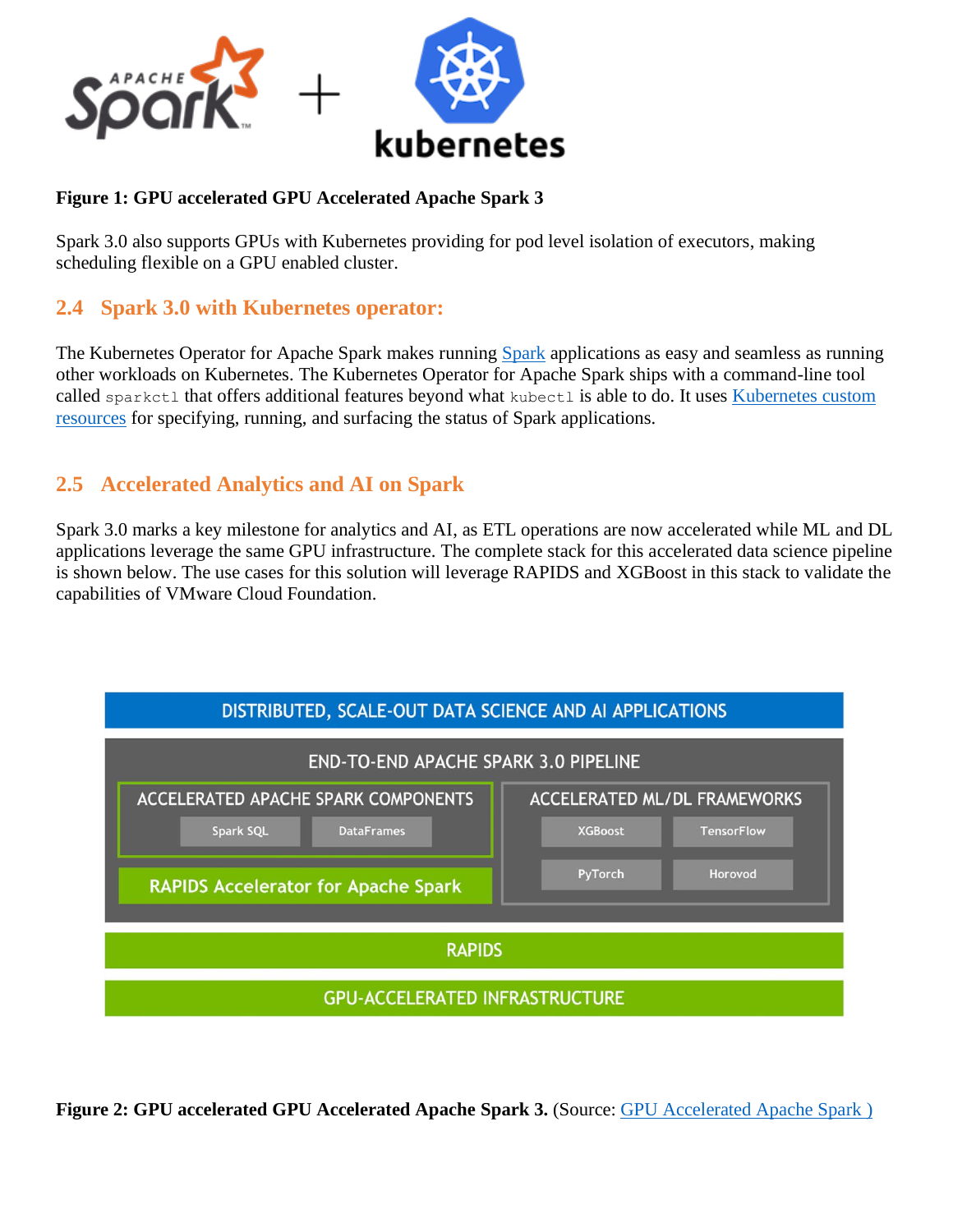### **2.6 NVIDIA RAPIDS:**

The RAPIDS suite of software libraries, built on [CUDA-X AI,](https://developer.nvidia.com/machine-learning) gives you the freedom to execute end-to-end data science and analytics pipelines entirely on GPUs. It relies on NVIDIA® CUDA® primitives for low-level compute optimization but exposes that GPU parallelism and high-bandwidth memory speed through userfriendly Python interfaces. RAPIDS also focuses on common data preparation tasks for analytics and data science. This includes a familiar DataFrame API that integrates with a variety of machine learning algorithms for end-to-end pipeline accelerations without paying typical serialization costs. RAPIDS also includes support for multi-node, multi-GPU deployments, enabling vastly accelerated processing and training on much larger dataset sizes.

## **2.7 New RAPIDS Accelerator for Spark 3.0**

[NVIDIA CUDA](https://developer.nvidia.com/cuda-zone)® is a revolutionary parallel computing architecture that supports accelerating computational operations on the NVIDIA GPU architecture. NVIDIA has created a RAPIDS Accelerator for Spark 3.0 that intercepts and accelerates ETL pipelines by dramatically improving the performance of Spark SQL and DataFrame operations.

RAPIDS offers a powerful GPU DataFrame based on Apache Arrow data structures. Arrow specifies a standardized, language-independent, columnar memory format, optimized for data locality, to accelerate analytical processing performance on modern CPUs or GPUs. With the GPU DataFrame, batches of column values from multiple records take advantage of modern GPU designs and accelerate reading, queries, and writing. (Additional details at [Acceleration Apache Spark with GPUs\)](https://developer.nvidia.com/blog/accelerating-apache-spark-3-0-with-gpus-and-rapids/)

### **2.8 XGBOOST:**

XGBoost is a well-known gradient boosted decision trees (GBDT) machine learning package used to tackle regression, classification, and ranking problems. It's written in C++ and NVIDIA CUDA® with wrappers for Python, R, Java, Julia, and several other popular languages. XGBoost now includes seamless, drop-in GPU acceleration, which significantly speeds up model training and improves accuracy for better predictions.



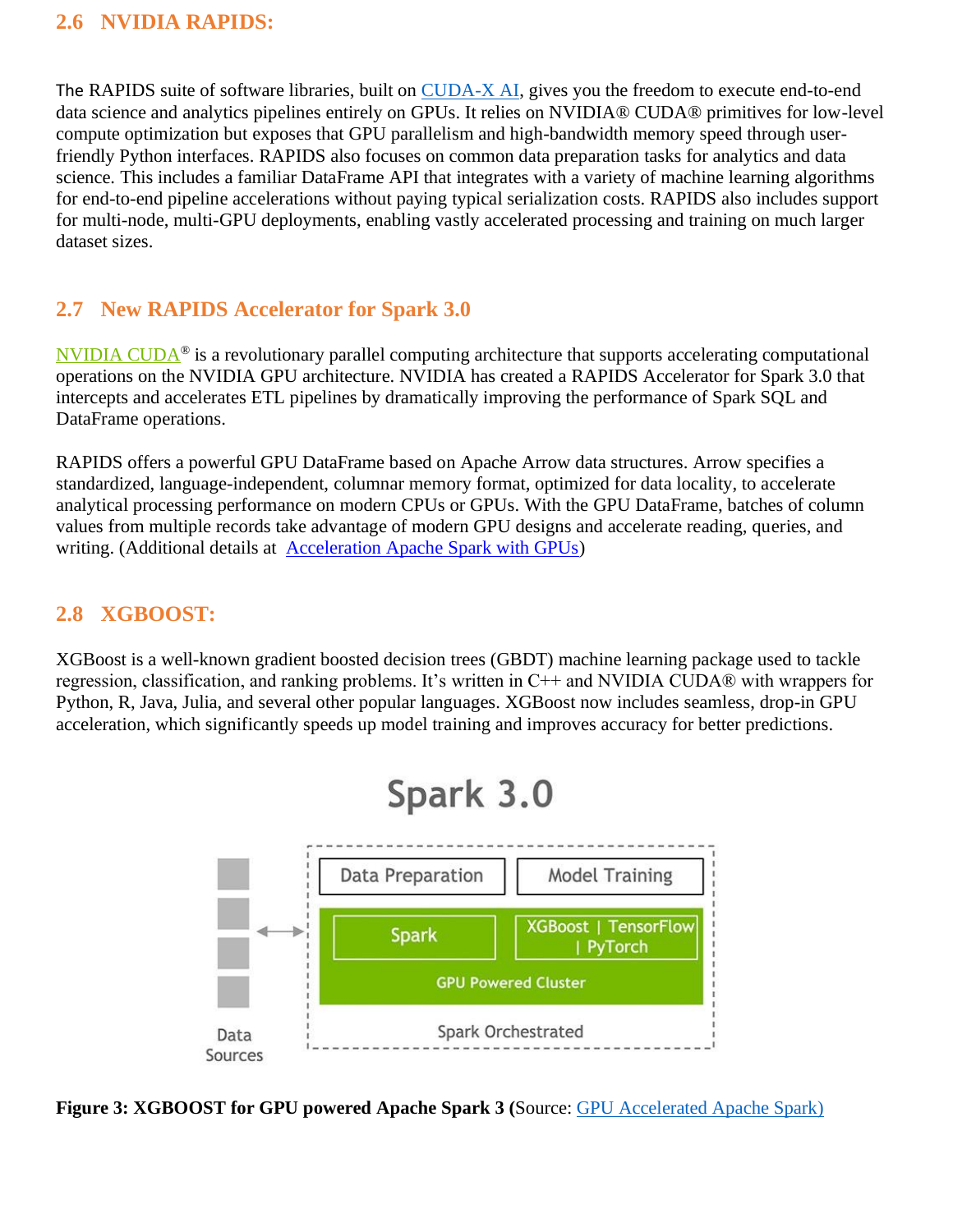## 3 Other Components of the Solution:

### **3.1 Spark History server:**

The Spark History Server is a User Interface that is used to monitor the metrics and performance of the completed Spark applications. This is where Spark history Server comes into the picture, where it keeps the history (event logs) of all completed applications and its runtime information which allows you to review metrics and monitor the application later in time. History metrics are very helpful when you are trying to [improve the performance of the application](https://sparkbyexamples.com/spark/spark-sql-performance-tuning-configurations/) where you can compare the previous runs metrics with the latest run.

### **3.2 Harbor Container Registry:**

Harbor is an open source trusted cloud native registry project that stores, signs, and scans content. Harbor secures artifacts with policies and role-based access control, ensures images are scanned and free from vulnerabilities, and signs images as trusted. Harbor extends the open source Docker Distribution by adding the functionalities usually required by users such as security, identity and management. Having a registry closer to the build and run environment can improve the image transfer efficiency. Harbor supports replication of images between registries, and also offers advanced security features such as user management, access control and activity auditing. Harbor is a CNCF Graduated project that securely manage artifacts across cloud native compute platforms like Kubernetes and Docker.

### **3.3 VMware Cloud Foundation with Tanzu**

VMware Cloud Foundation with Tanzu delivers hyper-speed Kubernetes that provides agility, flexibility and security for modern apps. VMware Tanzu delivers the infrastructure, and services to meet changing business needs to rapidly deploy new applications. VCF provides consistent infrastructure and operations with cloud agility, scale and simplicity.



**Figure 4: VMware Cloud Foundation with Tanzu**

VMware Cloud Foundation with Tanzu is a Hybrid Cloud Platform that accelerates development of modern applications that automates the deployment and lifecycle management of complex Kubernetes environments.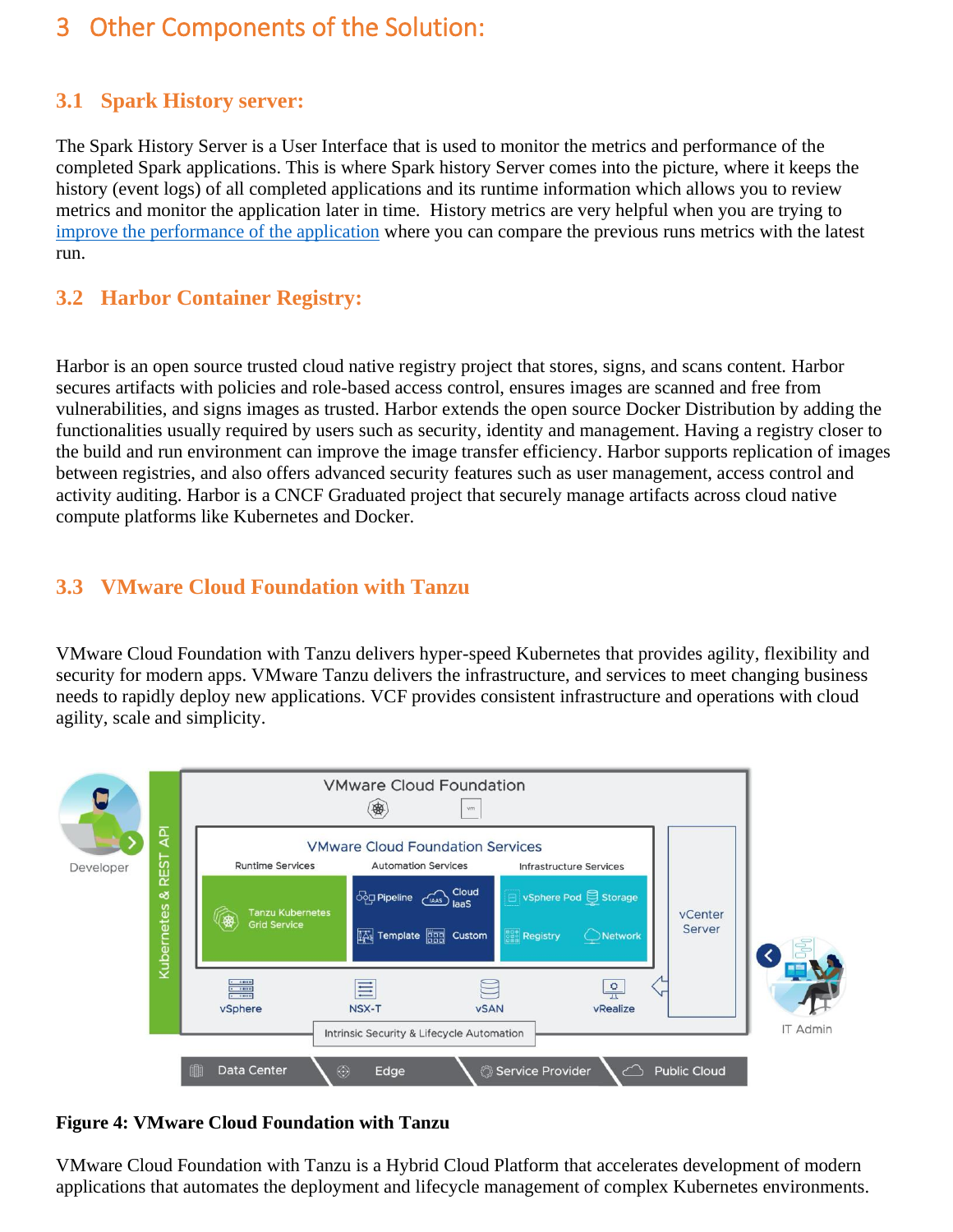- IT admins have complete visibility and control of virtualized compute, network and storage infrastructure resources through VCF.
- Software defined compute, storage and networking with vSphere, NSX-T and vSAN/VVOL provides ease of deployment and automation.
- Developers have frictionless access to Kubernetes environments and infrastructure resources through VCF Services.
- VMware Cloud Foundation provides runtime services automation services and infrastructure Services, all delivered via Kubernetes and RESTful APIs

### **3.4 Solution Components:**

There are two distinct use cases that were deployed and validated in the solution. These include

- 1. TPC-DS with NVIDIA RAPIDS
	- Execute TPC-DS queries using Spark operator on Tanzu Kubernetes Cluster(TKG) and incorporating NVIDIA GPUs
	- Validate Spark Performance with Tanzu and NVIDIA GPU leveraging RAPIDS
- 2. Machine Learning with XGBOOST
	- Machine learning mortgage data using Spark operator with XGBOOST on Tanzu Kubernetes Cluster (TKG) incorporating NVIDIA GPUs

#### **3.5 Building Blocks of the solution:**

| <b>Function</b>     | <b>Components</b>                                                |
|---------------------|------------------------------------------------------------------|
| <b>Server Nodes</b> | <b>Dell R740 with NVIDIA Tesla T4 GPU</b>                        |
| <b>Platform</b>     | <b>VMware VCF 4 with vSphere 7</b>                               |
|                     | <b>VMware TKG 1.2.1 with Kubernetes 1.18</b>                     |
| <b>Software</b>     | <b>Apache Spark 3.0.1</b>                                        |
|                     | <b>NVIDIA CUDA 10.2</b>                                          |
|                     | <b>SPARK RAPIDS 2.12</b>                                         |
|                     | <b>XGBOOST</b>                                                   |
| <b>Networking</b>   | <b>Extreme 10/25 GbE Switches</b>                                |
|                     | <b>Mellanox 100 GBPS RoCE Switches</b>                           |
| <b>Storage</b>      | NFS & FC SAN: Infinibox (Infinidat) F6240 Petabyte Scale Storage |

#### **Figure 5: HW and Software components of the solutions**

## 4 Use Case 1: TPC-DS with NVIDIA RAPIDS

## **NVIDIA RAPIDS:**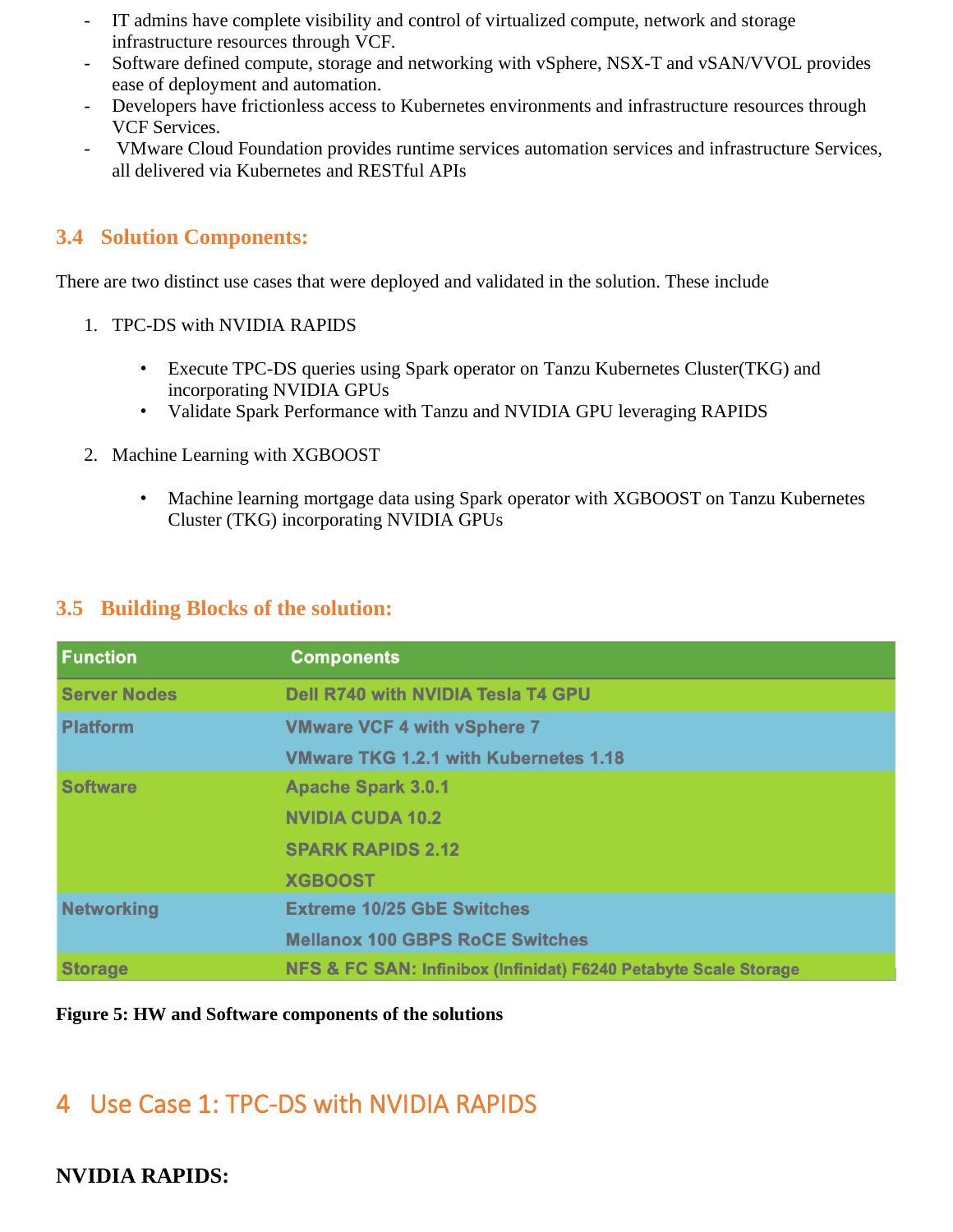RAPIDS offers a powerful GPU DataFrame based on Apache Arrow data structures. Arrow specifies a standardized, language-independent, columnar memory format, optimized for data locality, to accelerate analytical processing performance on modern CPUs or GPUs. With the GPU DataFrame, batches of column values from multiple records take advantage of modern GPU designs and accelerate reading, queries, and writing.

See<https://developer.nvidia.com/blog/accelerating-apache-spark-3-0-with-gpus-and-rapids/> for more details.

In this use case NVIDIA RAPIDS is run with Apache Spark 3 and validated with a subset of TPC-DS queries. Spark and other components needed for the solution are deployed. Approximately 1TB of data is generated to run TPC-DS against. A subset of TPC-DS queries are then executed with CPU only followed by GPU based acceleration and compared.

### **Deployment steps:**

### **4.1 Installation of Spark operator for Kubernetes**

Spark operator for Kubernetes was installed using the steps in the [Quick Start Guide](https://github.com/GoogleCloudPlatform/spark-on-k8s-operator/blob/master/docs/quick-start-guide.md)

- The configuration, --set enableWebhook=true was used during installation of the operator in order for volume mounts to work in a spark operator application.
- A helm repository is then added:
	- o helm repo add incubator<https://charts.helm.sh/incubator> --force-update
- Then spark-operator is installed. Webhook parameter needs to be set to true for the volume mounts to work. Note that in our case, we had given the operator a name: sparkoperator-ssgash
	- o helm install sparkoperator-ssgash incubator/sparkoperator --namespace sparkoperator --create-namespace --set sparkJobNamespace=default --set enableWebhook=true
- Then cluster role binding was created as follows:
	- o kubectl create clusterrolebinding add-on-cluster-admin --clusterrole=clusteradmin --serviceaccount=kube-system:default

Spark operator official <u>[documentation](https://github.com/GoogleCloudPlatform/spark-on-k8s-operator/tree/master/docs)</u> was used for the deployment in addition to the **Spark Operator user** [guide.](https://github.com/GoogleCloudPlatform/spark-on-k8s-operator/blob/master/docs/user-guide.md)

### **4.2 Install spark history server**

Spark History server is used to view the logs of either already finished or currently running Spark applications. The Spark history server where the logs will be stored on a PVC which is NFS based was deployed based on this [configuration guide](https://github.com/helm/cots/tree/master/stable/spark-history-server#configurations)

#### **4.3 Creation of docker image to run tpcds application related tasks**

Created a custom docker image based on nvidia/cuda:10.2-devel-ubuntu18.04 that incorporates the following versions of dependency software:

 $\text{CUDA}$  (10.2)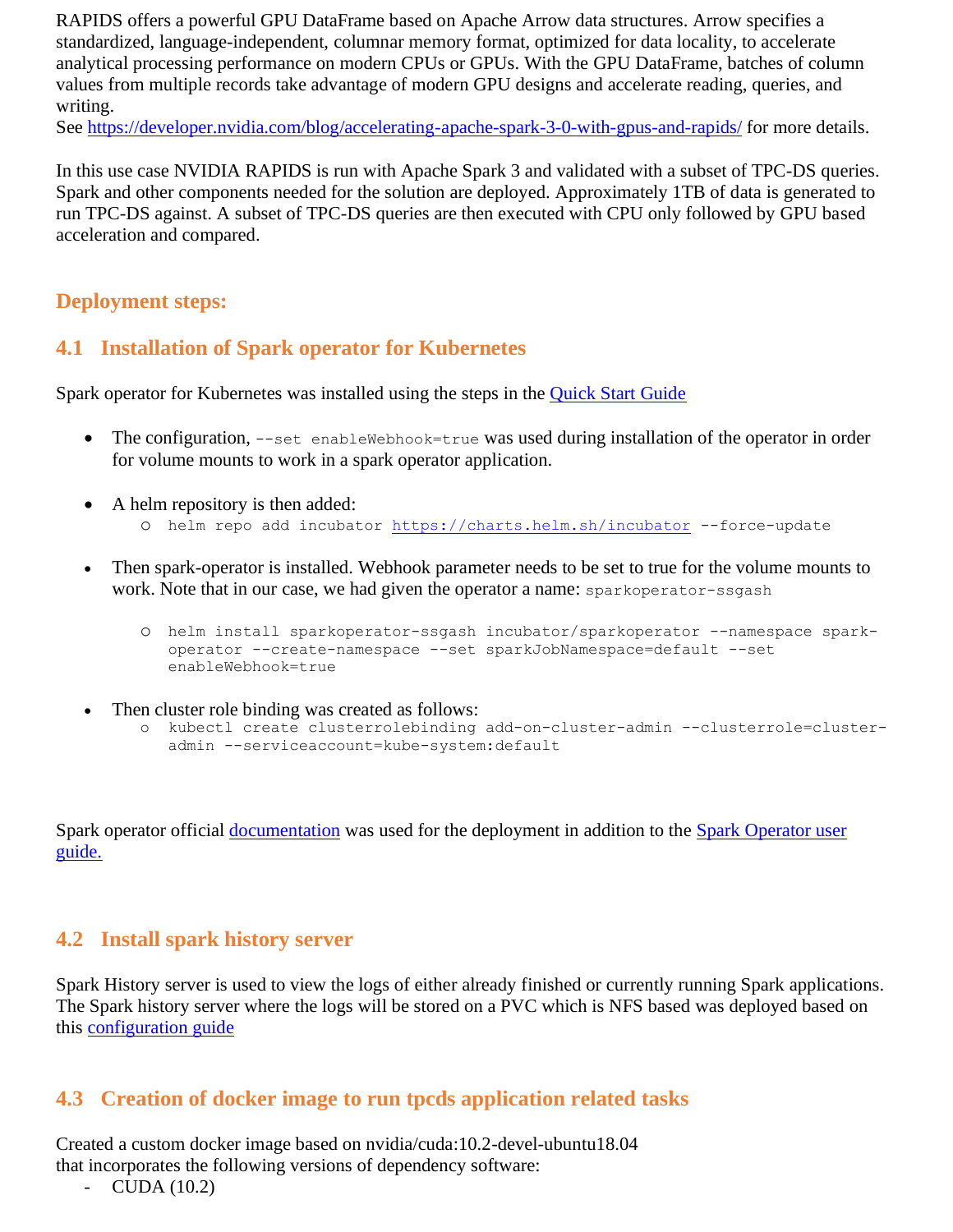- UCX  $(1.8.1)$
- spark  $v3.0.1$
- $\text{CUDF } v0.14$
- Spark RAPIDS v2.12

- a GPU resources script that is needed by spark to make it discover and run tasks on GPUs

Apart from these, installed Java 1,8 SDK, Python 2 and 3 in the customer docker image.

Note that this combination of software was arrived at based on the Dockerfile contents mentioned in the following refernce document:

<https://docs.mellanox.com/pages/releaseview.action?pageId=25152352>

The Dockerfile that we used for running tpcds on Kubernetes using spark operator is provided in Appendix A.

## **4.4 Build TPC-DS scala distribution package**

Build TPC-DS scala distribution along with the dependencies as specified in <https://github.com/NVIDIA/spark-rapids/blob/branch-0.3/docs/benchmarks.md>

To run TPC/mortgage related applications with spark-rapids, we need this file: rapids-4-spark-integration-tests\_2.12-0.3.0-SNAPSHOT-jar-with-dependencies.jar

For building this application jar related to integration test in spark/rapids, I referred to: <https://docs.mellanox.com/pages/releaseview.action?pageId=28938181> (slight variation - we used the branch branch-0.3). To be more specifric, search for "To download RAPIDS plugin for Apache Spark" to reach the appropriate section.

In our tpcds related applications, we used the jar file that was built with dependencies.

## **4.5 Install and configure Harbor**

Installed and configured Harbor on a local server so that the custom docker images can be stored locally.

Completed harbor install by following [directions](https://goharbor.io/docs/2.1.0/install-config/download-installer/) from the official site.

A screenshot of the harbor dashboard is shown below.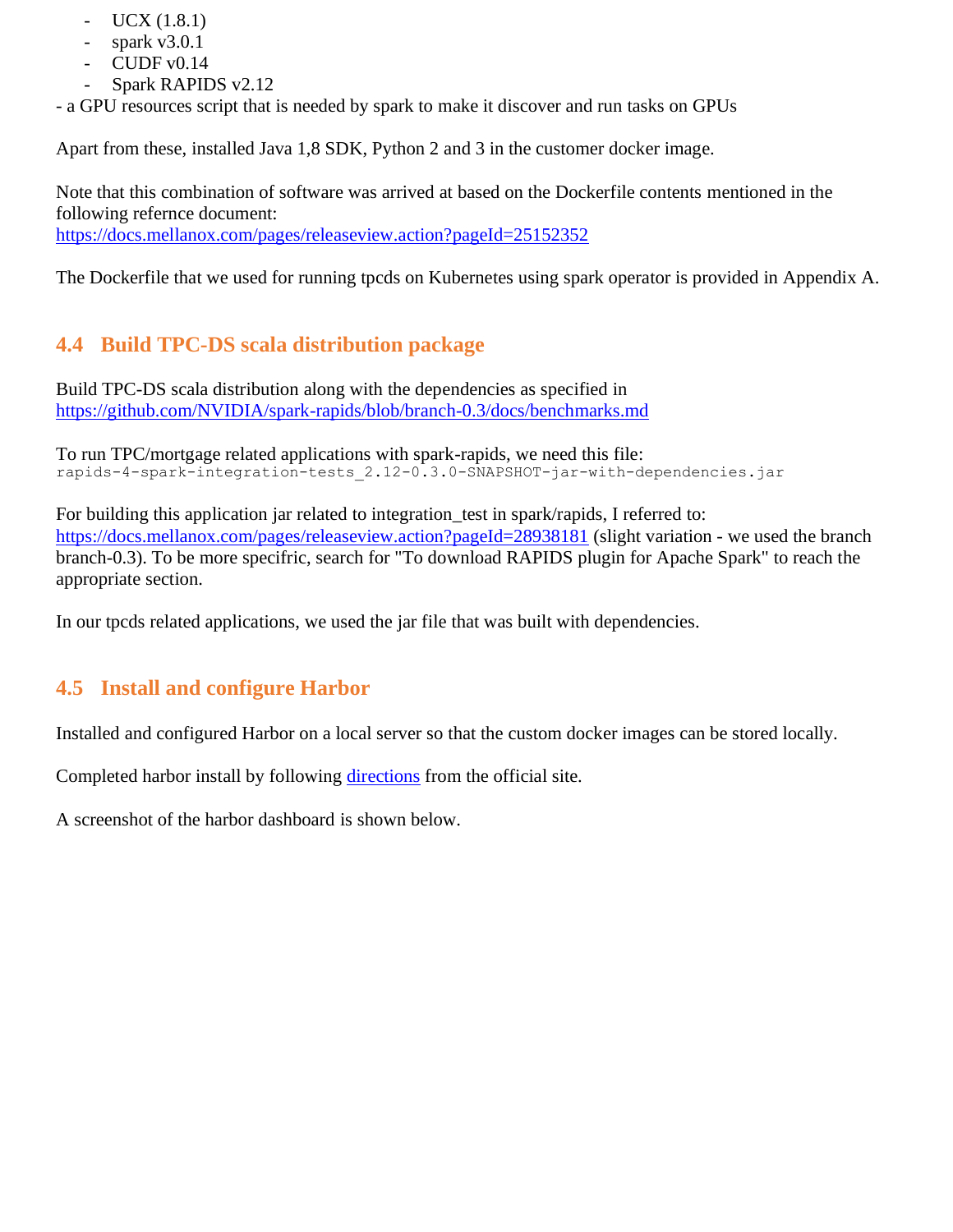| Harbor                                                                                                                                                                                                                                  | Q Search Harbor                                                                                                                                                                                                                    |                                                                     | <b>English</b> ~                                                       | $\beta$ admin $\sim$                              |
|-----------------------------------------------------------------------------------------------------------------------------------------------------------------------------------------------------------------------------------------|------------------------------------------------------------------------------------------------------------------------------------------------------------------------------------------------------------------------------------|---------------------------------------------------------------------|------------------------------------------------------------------------|---------------------------------------------------|
| $\ll$<br>옮 Projects<br>$\Box$ Logs<br>& Administration<br>$\checkmark$<br>啓 Users<br>$•$ Registries<br>$G$ : Replications<br><b>Q</b> Labels<br>T Project Quotas<br>O Interrogation Services<br>而 Garbage Collection<br>© Configuration | < Projects<br>spark3-tpcds system Admin<br>Repositories<br>Members<br>Robot Accounts<br>Summary<br>Labels<br>Logs<br>X DELETE<br>Name<br>spark3-tpcds/spark_v3_0_1_mortgage_ubuntu_18_04<br>spark3-tpcds/spark_v3_0_1_ubuntu_18_04 | Tag Retention<br>Tag Immutability<br>Tags<br>$\tau$<br>$\mathbf{1}$ | Webhooks<br>PUSH IMAGE DOCKER COMMAND v Q 88≣ C<br>Pulls<br>185<br>787 | EVENT<br>Scanner<br>Configuri<br>1 - 2 of 2 items |
| <b>API EXPLORER</b><br>$\left\langle \right\rangle$<br>$\sim$ $\sim$<br>$\blacksquare$                                                                                                                                                  | . .<br>$\bullet$<br>$\bullet$ .<br>$\bullet$ .                                                                                                                                                                                     |                                                                     |                                                                        | $\rightarrow$                                     |

#### **Figure 6: Harbor Repository used as image repository**

#### **4.6 TPC-DS Data generation**

TPC-DS data was generated as per procedure in the [TPC-DS](http://www.tpc.org/tpcds/) site. The data was generated using default options for delimiter ('|') for csv file:

./dsdgen -DIR /sparknfs/sparkdata/gen\_data/1000scale -SCALE 1000

The above command generates a 1TB dataset for running TPC-DS queries. This 1TB TPC-DS dataset was converted to parquet format using spark application. Note that you must configure spark-local-dir to have more capacity so that the conversion job doesn't run out of space for storing intermediate files.

*Important note:* The converted data directories had a '.dat' suffix that needed to be dropped by renaming them in order for the queries to run later.

The yaml file used to convert to parquet format is given in Appendix B.

#### **4.7 Configure Kubernetes worker nodes for running GPU applications**

Installed additional software on all kubernetes nodes as well as a kubernetes plugin to enable the cluster to run GPU applications, namely:

- nvidia-docker installation and configuration (in each node)
- nvidia-device-plugin (on the cluster)

Here's a screenshot showing nvidia device plugin in a **Running** state on all the worker nodes:

| <b>NAMESPACE</b> | <b>NAME</b>                    | <b>READY</b> | <b>STATUS</b> | <b>RESTARTS</b> | AGE   | ΙP              | <b>NODE</b> |
|------------------|--------------------------------|--------------|---------------|-----------------|-------|-----------------|-------------|
| kube-system      | nvidia-device-plugin-sc2-2pwds | 1/1          | Running       | $\circ$         | 2d21h | 192.168.239.77  | sc2kubw46   |
| kube-svstem      | nvidia-device-plugin-sc2-8qdw8 | 1/1          | Running       | $\circ$         | 2d21h | 192.168.124.76  | sc2kubw42   |
| kube-svstem      | nvidia-device-plugin-sc2-gkz2g | 1/1          | Running       | $\circ$         | 2d21h | 192.168.73.19   | sc2kubw43   |
| kube-svstem      | nvidia-device-plugin-sc2-j9gkb | 1/1          | Running       | $\circ$         | 2d21h | 192.168.52.9    | sc2kubw48   |
| kube-system      | nvidia-device-plugin-sc2-m72fx | 1/1          | Running       | $\circ$         | 2d21h | 192.168.127.68  | sc2kubw45   |
| kube-system      | nvidia-device-plugin-sc2-vg22j | 1/1          | Running       | $\circ$         | 2d21h | 192.168.166.224 | sc2kubw41   |
| kube-system      | nvidia-device-plugin-sc2-vwfxh | 1/1          | Running       | $\circ$         | 2d21h | 192.168.39.197  | sc2kubw47   |
| kube-system      | nvidia-device-plugin-sc2-w7dgt | 1/1          | Running       | - 0             | 2d21h | 192.168.2.135   | sc2kubw44   |

**Figure 7: NVIDIA GPU being used across different systems in the worker nodes**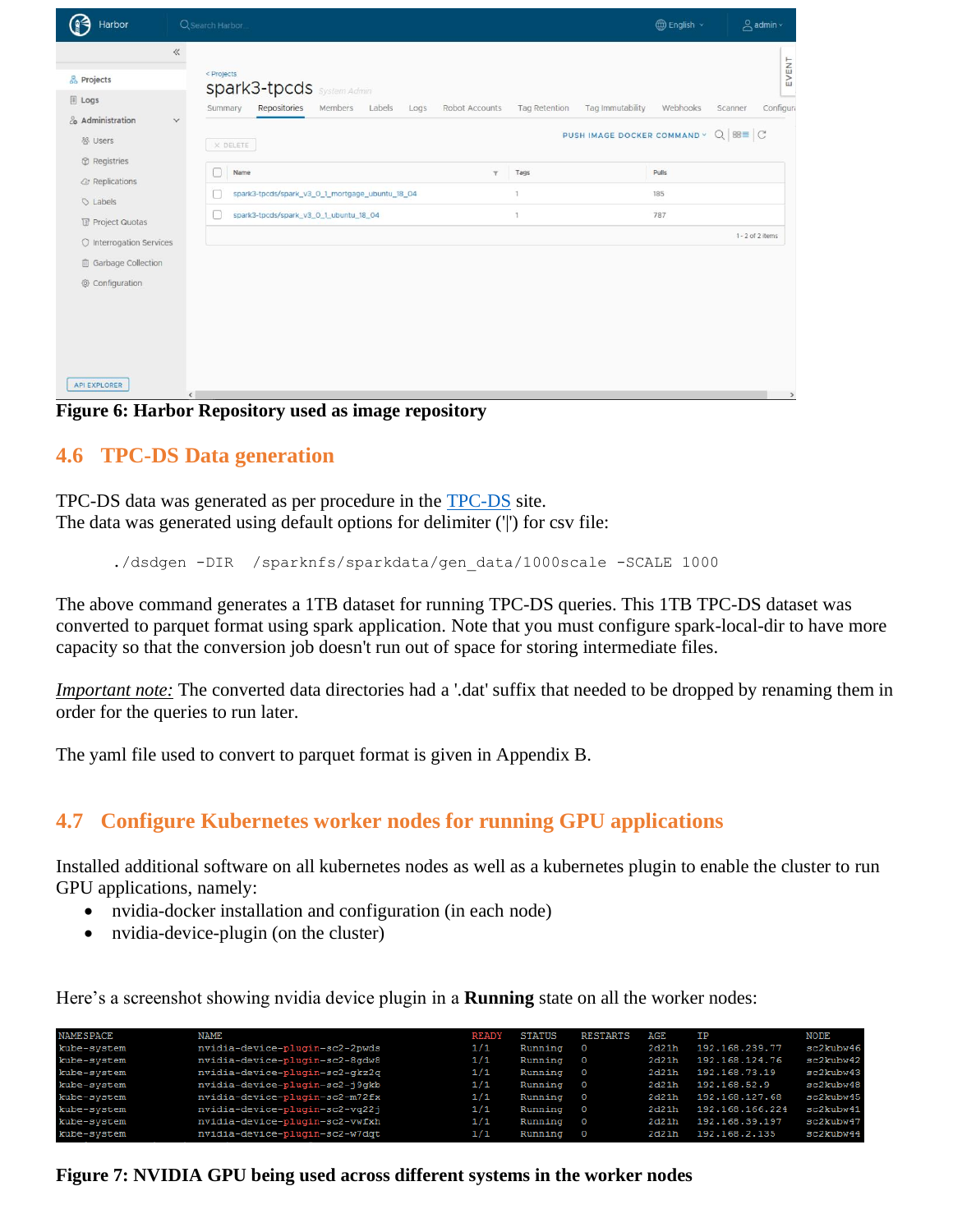#### **4.8 TPC-DS validation testing**

In this exercise we ran a select set of TPC-DS queries (chosen based on run times) in both CPU mode and GPU mode. The GPU mode uses the RAPIDS accelerator and Unified Communication X (UCX). UCX provides an optimized communication layer for Message Passing [\(MPI\)](https://www.mpi-forum.org/), [PGAS](http://www.pgas.org/)[/OpenSHMEM](http://www.openshmem.org/) libraries and RPC/datacentric applications. UCX utilizes high-speed networks for inter-node communication, and shared memory mechanisms for efficient intra-node communication.

In the CPU mode we used AQE ("adaptive query execution"). This is done by setting spark configuration "spark.sql.adaptive.enabled": "true" as shown in [AQE to speed up Spark SQL at runtime\)](https://databricks.com/blog/2020/05/29/adaptive-query-execution-speeding-up-spark-sql-at-runtime.html)

Currently GPU runs cannot be run with AQE ("adaptive query execution") enabled. In both the CPU and GPU cases, we ran a spark application that used one driver and 8 executors.

## **4.9 TPC-DS Results**

TPC-DS queries were run using 1TB TPC-DS data that was converted to parquet format.

The comparative runtimes of these queries are shown in the table below:

|                     | <b>GPU</b>        | <b>CPU</b>        |
|---------------------|-------------------|-------------------|
| <b>TPC-DS Query</b> | <b>Duration</b>   | <b>Duration</b>   |
| q98                 | $1.7$ min         | $1.4 \text{ min}$ |
| q73                 | $1.2 \text{ min}$ | $1.1 \text{ min}$ |
| q68                 | $1.9$ min         | $2.1 \text{ min}$ |
| q64                 | <b>6.8 min</b>    | 22 min            |
| q63                 | $1.3 \text{ min}$ | $1.2$ min         |
| q55                 | $1.3 \text{ min}$ | $1.3 \text{ min}$ |
| q52                 | $1.3$ min         | $1.4$ min         |
| q10                 | $1.5$ min         | $1.4 \text{ min}$ |
| q7                  | $1.6$ min         | $1.5$ min         |
| q6                  | $1.6$ min         | <b>6.8 min</b>    |
| q <sub>5</sub>      | <b>3.0 min</b>    | <b>4.7 min</b>    |
| q4                  | 11 min            | 13 min            |

#### **Figure 8: Runtime comparison of select TPC-DS queries between CPUs and GPUs**

The results show that for longer running transactions in many cases that the GPUs accelerate performance. As we can see, GPU makes a significant improvement for the queries q6 and q64 and makes a noticeable improvement for the queries q4 and q5. The remaining queries which have shorter duration, CPU and GPU run with almost similar times.

## 5 Use Case 2: Model mortgage data using Spark XGBoost running on Kubernetes with Spark Operator

In this use case we use an example mortgage applications to demonstrate the RAPIDS.ai GPU-accelerated XGBoost-Spark project. Further details of the Spark XGBoost examples are described in the following page: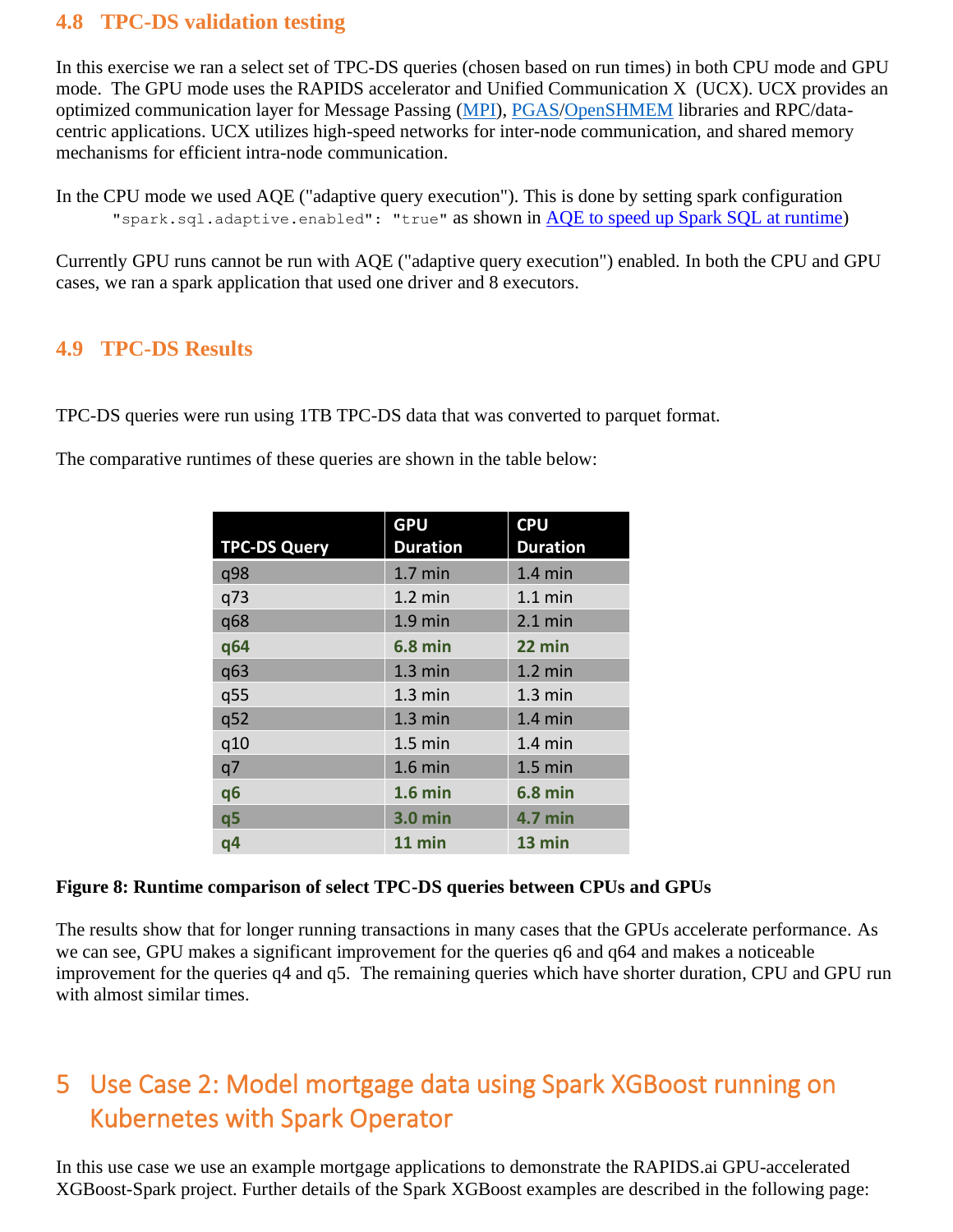#### <https://github.com/NVIDIA/spark-xgboost-examples>

This repo provides docs and example applications that demonstrate the RAPIDS.ai GPU-accelerated XGBoost-Spark project. The scala programs in this reference were used for the solution. The Mortgage data from the link provided on this page are used for the validation.

### **5.1 Use Case Prerequisites**

- Apache Spark 3.0+ (e.g.: Spark 3.0)
- Hardware Requirements
	- o NVIDIA Pascal™ GPU architecture or better
	- o Multi-node clusters with homogenous GPU configuration
- **Software Requirements** 
	- o Ubuntu 16.04/CentOS7
	- $O$  CUDA V10.1/10.2)
	- o NVIDIA driver compatible with your CUDA
	- $O$  NCCL 2.4.7
- [Kubernetes 1.6+ cluster with NVIDIA GPUs](https://docs.nvidia.com/datacenter/kubernetes/index.html)
	- o See official [Spark on Kubernetes](https://spark.apache.org/docs/latest/running-on-kubernetes.html#prerequisites) instructions for detailed spark-specific cluster requirements
	- kubectl installed and configured in the job submission environment
		- o Required for managing jobs and retrieving logs

## **5.2 Create docker image to run Spark XGBoost application related tasks**

Created a custom docker image based on nvidia/cuda:10.2-devel-ubuntu18.04 with XGBoost libraries. This [article](https://kb.brightcomputing.com/knowledge-base/how-do-i-create-docker-images-to-use-nvidia-gpus-with-spark-and-xgboost-via-rapids/) was used as a reference for creation of XGBoost image using Docker and was very useful in order to get the XGBoost libraries.

## **5.3 Data leveraged in use case**

An example mortgage application was used to demonstrate the efficacy of XGBOOST leveraging GPUs with Apache Spark and Kubernetes. The Mortgage data was downloaded from [this location](https://rapidsai.github.io/demos/datasets/mortgage-data) and data for the years 2000 and 2001 was used in our deployment. Dataset is derived from [Fannie Mae's Single-Family Loan](http://www.fanniemae.com/portal/funding-the-market/data/loan-performance-data.html)  [Performance Data.](http://www.fanniemae.com/portal/funding-the-market/data/loan-performance-data.html)

Fannie Mae provides loan performance data on a portion of its single-family mortgage loans to promote better understanding of the credit performance of Fannie Mae mortgage loans. The population includes two datasets. The Single-Family Fixed Rate Mortgage (primary) dataset contains a subset of Fannie Mae's 30-year and less, fully amortizing, full documentation, single-family, conventional fixed-rate mortgages. The HARP dataset contains approximately one million 30-year fixed rate mortgage loans that are in the primary dataset that were acquired by Fannie Mae from January 1, 2000 through September 30, 2015 and then subsequently refinanced into a fixed rate mortgage through HARP from April 1, 2009 through September 30, 2016.

## **5.4 Build Scala distribution jars for Mortgage ML**

We followed the instructions to build Scala distribution jar file for Mortgage ML programs that use XGBoost libraries as given in the [Maven Build instructions XGBoost](https://github.com/NVIDIA/spark-xgboost-examples/blob/spark-3/getting-started-guides/building-sample-apps/scala.md) scala code for mortgage.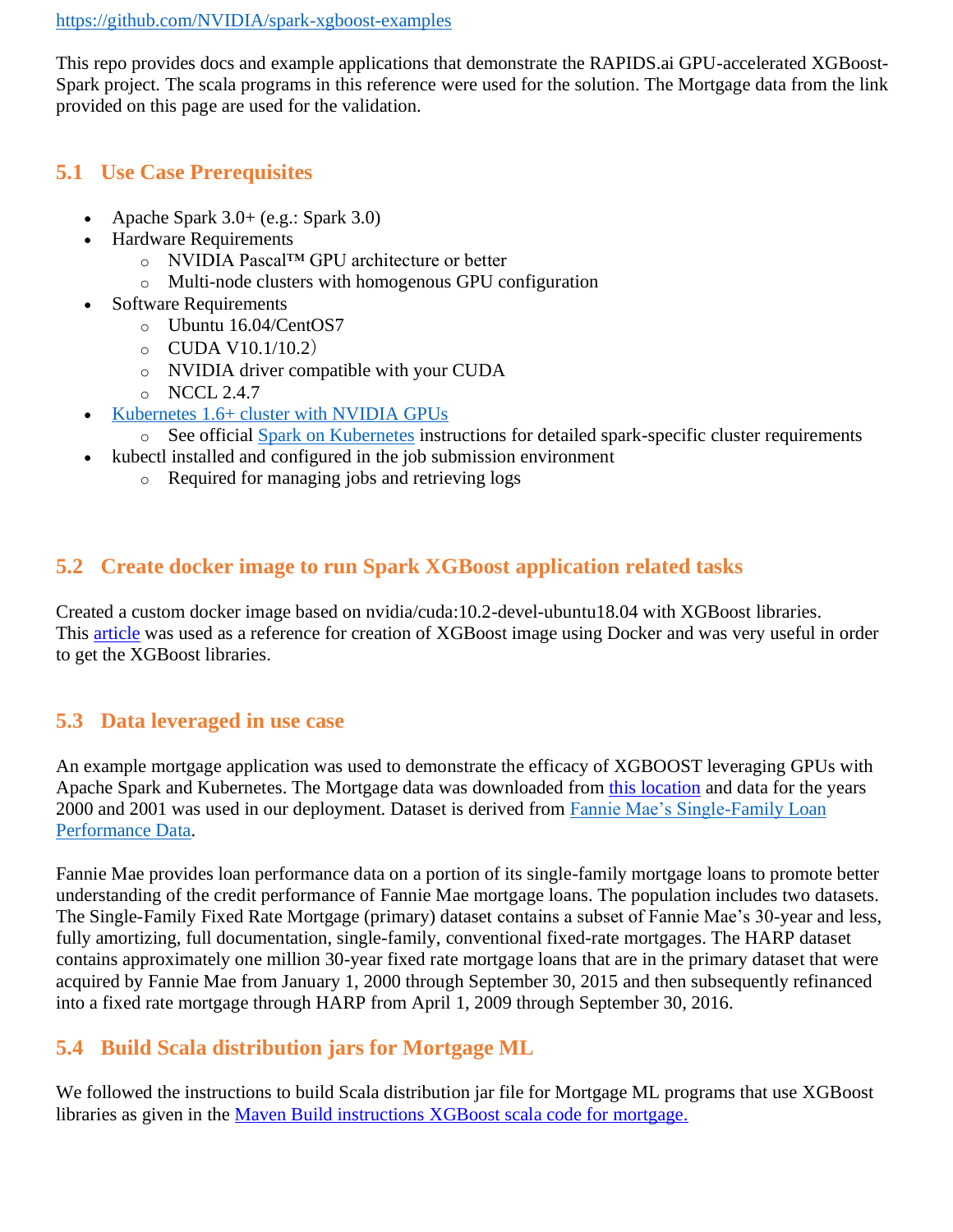### **5.5 ETL conversion of Mortgage data**

Before running ML training on the mortgage data, the data had to be converted using ETL programs. The process described in this [guide](https://github.com/NVIDIA/spark-xgboost-examples/blob/spark-3/getting-started-guides/on-prem-cluster/standalone-scala.md#launch-mortgage-etl) was used to convert the raw mortgage data to a format compatible with that of the ML program. Some trial and error was used to get the right set of arguments for the Scala version of the ETL program.

The relative sizes of the data before and after ETL conversion of mortgage data corresponding to the year 2000 are shown. The directory "/sparknfs/sparkdata/mortgage-data/m2000/parque\_out/data/" contains the output of ETL program in parquet format as shown in the figure below.



**Figure 9: ETL Data output in Parquet format**

### **5.6 Mortgage ML training**

XGBoost was leveraged to run ML training on 1 year's mortgage data. As the results below in the Spark history server shows the GPU run was much faster than CPU run.

- *CPU took 33 minutes to do training.*
- *GPU completed training in just under 2 minutes.*

| <b>History Server</b><br>$S\overline{\rho}$ ark $_{2.4.0}$ |                      |                     |                     |                 |                   |                     |                  |
|------------------------------------------------------------|----------------------|---------------------|---------------------|-----------------|-------------------|---------------------|------------------|
| Event log directory: file:/data//                          |                      |                     |                     |                 |                   |                     |                  |
| Last updated: 2021-02-11 23:49:33                          |                      |                     |                     |                 |                   |                     |                  |
| Client local time zone: America/Los Angeles                |                      |                     |                     |                 |                   |                     |                  |
| Show<br>20<br>entries<br>$\vee$                            |                      |                     |                     |                 |                   | Search:             |                  |
| App ID                                                     | <b>App Name</b>      | <b>Started</b>      | <b>Completed</b>    | <b>Duration</b> | <b>Spark User</b> | <b>Last Updated</b> | <b>Event Log</b> |
| spark-42e4d5a2844d4d778a6f3f9cae791f7d                     | Mortgage-GPU-parquet | 2021-02-11 23:47:33 | 2021-02-11 23:49:25 | $1.9$ min       | root              | 2021-02-11 23:49:25 | Download         |
| spark-df2eaac885164c0097b51bdf06256899                     | Mortgage-CPU-parquet | 2021-02-11 23:06:20 | 2021-02-11 23:39:44 | 33 min          | root              | 2021-02-11 23:39:44 | Download         |

#### **Figure 10: XGBoost runtime comparison between CPUs and GPUs on Spark History Server**

The results clearly show the massive 16X acceleration on GPU training runs with XGBoost versus CPU.

#### **5.7 Mortgage ML test**

As is customary in testing, a small portion of the data not used in the training was used as the test data. We created "test" data with one quarter's mortgage data (Q1-2001) using ETL to prepare the data. Then we tested the model created in the training run in the previous step.

The results below shows that the trained model is efficacious with a 98% accuracy on the sample that we used:

==> Benchmark: Accuracy for [Mortgage GPU Accuracy parquet stub Unknown Unknown Unknown]: 0.9873203857439782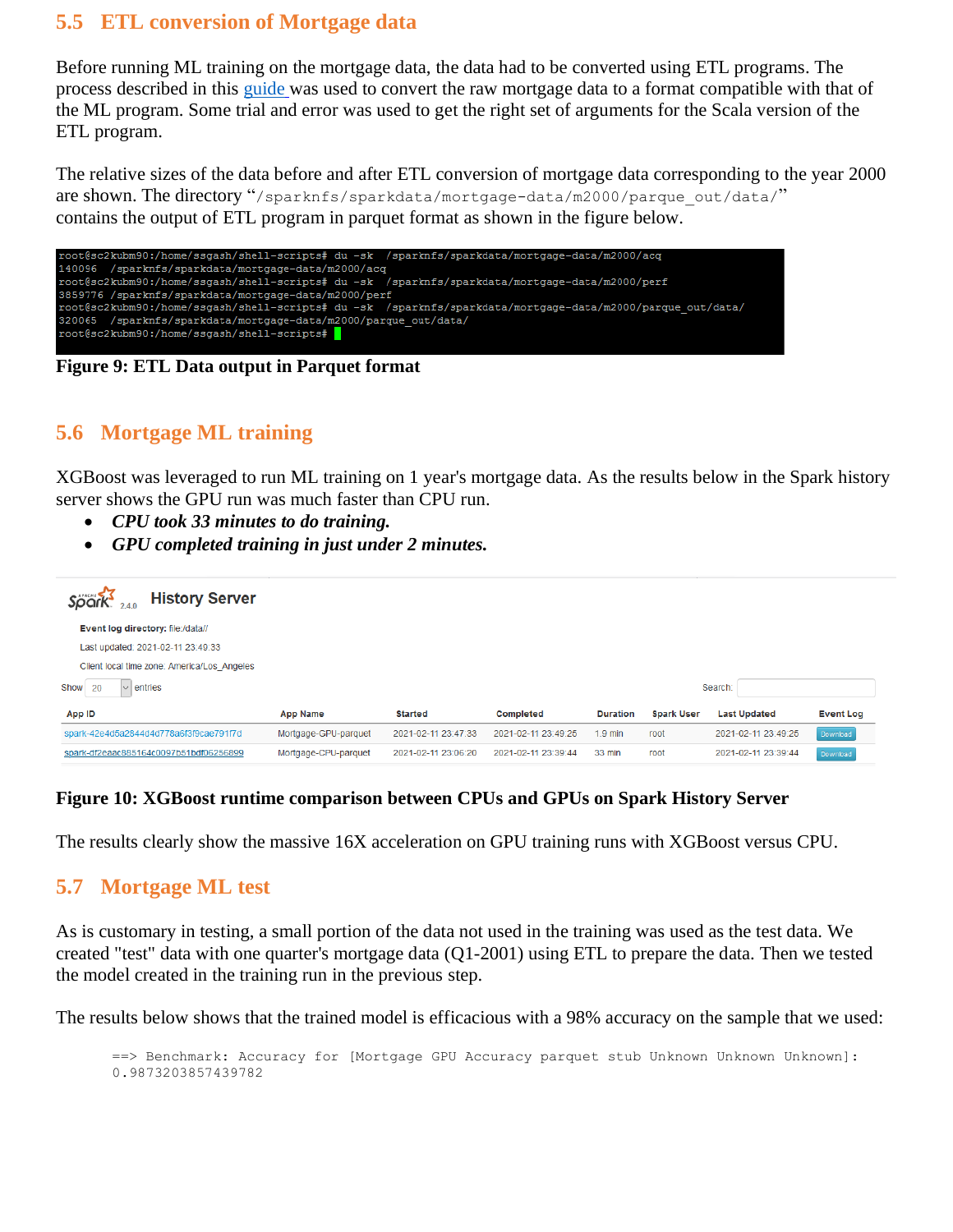## 6 Conclusion

We successfully deployed GPU accelerated Apache Spark 3 on VMware Tanzu Kubernetes Grid in this solution. The solution effectively demonstrated that

- VMware Cloud Foundation is a great platform for Apache Spark 3
- VMware support for GPUs and Kubernetes can be effectively used with Apache Spark 3
- TPC-DS with NVIDIA RAPIDS and GPUs were effectively showcased in the solution
- NVIDIA GPUs were used with Kubernetes for Machine Learning with XGBoost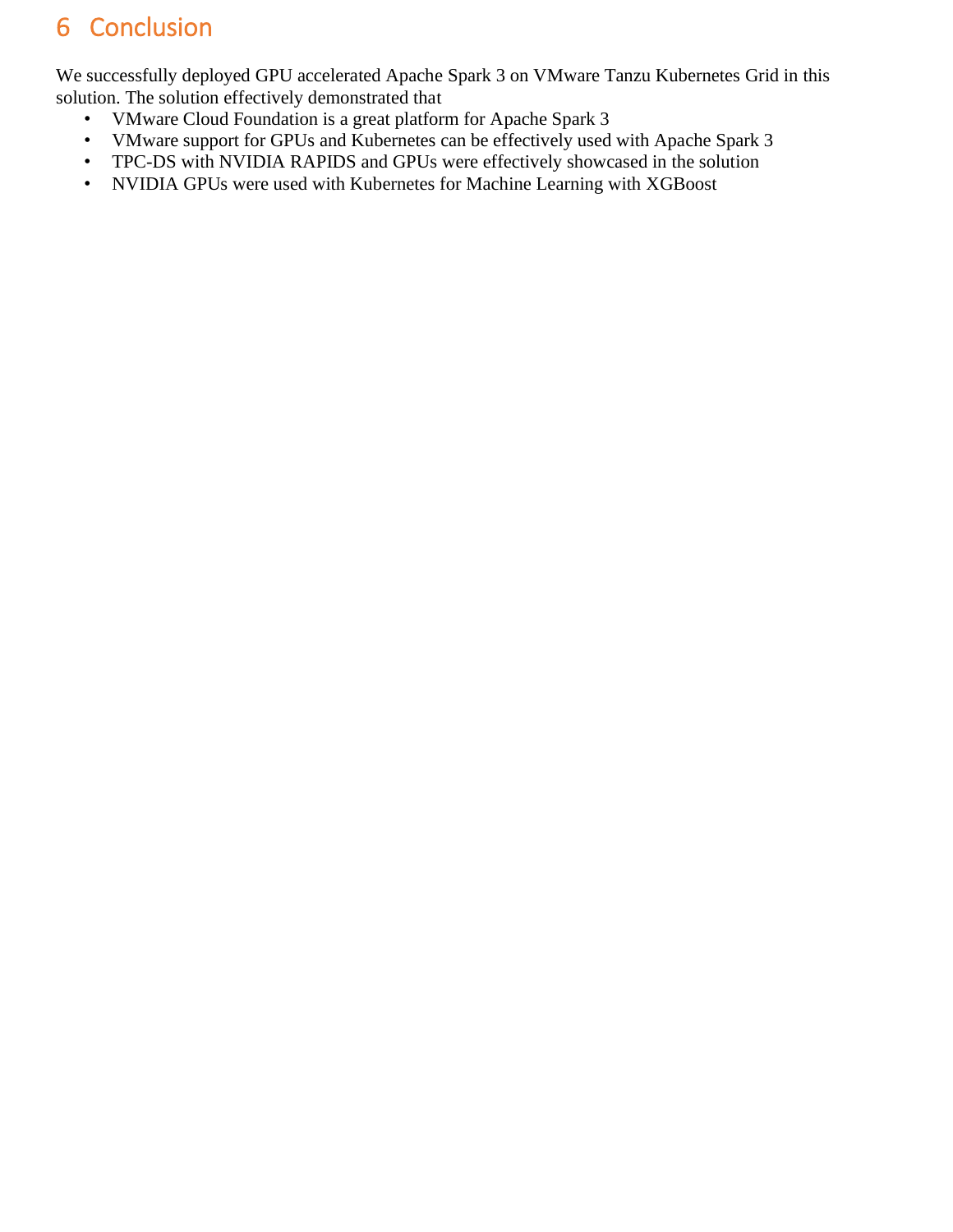## Appendix A.

*This is the listing of the Dockerfile used to create image to run TPC-DS related spark applications with spark-rapids.*

*# Copyright (c) 2019, NVIDIA CORPORATION. All rights reserved. # Licensed to the Apache Software Foundation (ASF) under one or more # contributor license agreements. See the NOTICE file distributed with # this work for additional information regarding copyright ownership. # The ASF licenses this file to You under the Apache License, Version 2.0 # (the "License"); you may not use this file except in compliance with*

*# the License. You may obtain a copy of the License at #*

#### *[# http://www.apache.org/licenses/LICENSE-2.0](http://www.apache.org/licenses/LICENSE-2.0) #*

*# Unless required by applicable law or agreed to in writing, software # distributed under the License is distributed on an "AS IS" BASIS, # WITHOUT WARRANTIES OR CONDITIONS OF ANY KIND, either express or implied.*

*# See the License for the specific language governing permissions and # limitations under the License.*

*#*

*#------------------------------------------------------------------------------ ARG CUDA\_VER=10.2 ARG spark\_uid=185 #------------------------------------------------------------------------------*

*# Use this base image FROM nvidia/cuda:\${CUDA\_VER}-devel-ubuntu18.04*

*#------------------------------------------------------------------------------ # Set MOFED version, OS version and platform*

*#------------------------------------------------------------------------------ ENV MOFED\_VER 5.0-2.1.8.0 ENV OS\_VER ubuntu18.04 ENV PLATFORM x86\_64 ENV DEBIAN\_FRONTEND=noninteractive*

*#------------------------------------------------------------------------------ # Set Unified Communication X {UCX) version, OS, MOFED and CUDA versions*

*#------------------------------------------------------------------------------ ENV UCX\_VER v1.8.1 ENV OS\_VER ubuntu18.04 ENV MOFED mofed5.0 ENV CUDA 10.2*

*#------------------------------------------------------------------------------ # Set Spark, Hadoop, cuDF and RAPIDS versions*

*#------------------------------------------------------------------------------ ENV SPARK\_VER 3.0.1 ENV HADOOP\_VER 2.7 ENV CUDF\_VER 0.14 ENV RAPIDS\_VER 0.1.0 ENV RAPIDS 4 ENV SPARK\_RAPIDS spark\_2.12 ENV CUDA\_RAPIDS cuda10-2*

*#------------------------------------------------------------------------------*

*# Install dependencies*

*#------------------------------------------------------------------------------ RUN apt-get update \*

 *&& apt install -y git wget apt-utils scala libnuma1 udev libudev1 libcap2 dpatch libnl-3-200 gfortran automake lsof ethtool chrpath libmnl0 pkg-config m4 libnl-route-3-200 autoconf debhelper swig bison libltdl-dev kmod tcl libnlroute-3-dev pciutils tk autotools-dev flex libnl-3-dev graphviz libgfortran4 iproute2 iputils-ping \*

 *&& rm -rf /var/lib/apt/lists/ && rm -rf /root/.cache && rm -rf /var/cache/apt/\**

*RUN ln -fs /usr/share/zoneinfo/America/New\_York /etc/localtime RUN dpkg-reconfigure --frontend noninteractive tzdata*

*#------------------------------------------------------------------------------*

*# Install java dependencies*

*#------------------------------------------------------------------------------ RUN apt-get update \*

 *&& apt install -y --no-install-recommends openjdk-8-jdk openjdk-8-jre \ && rm -rf /var/lib/apt/lists/ && rm -rf /root/.cache && rm -rf /var/cache/apt/\**

*ENV JAVA\_HOME /usr/lib/jvm/java-1.8.0-openjdk-amd64 ENV PATH \$PATH:/usr/lib/jvm/java-1.8.0-openjdkamd64/jre/bin:/usr/lib/jvm/java-1.8.0-openjdk-amd64/bin*

*#------------------------------------------------------------------------------ # Install python 2 and python 3*

*# Install numpy and pandas for XGBoost python api tests*

*#------------------------------------------------------------------------------*

*RUN mkdir -p /opt/spark/python*

- *RUN apt-get update \*
- *&& apt install -y python python-pip \*
- *&& apt install -y python3 python3-pip \*
- *&& pip install --upgrade pip \*
- *&& pip3 install --upgrade pip \*
- *&& pip install numpy pandas \*
- *&& pip3 install numpy pandas \*
- *# We remove ensurepip since it adds no functionality since pip is*
- *# installed on the image and it just takes up 1.6MB on the image && rm -r /usr/lib/python\*/ensurepip \ && pip install --upgrade pip setuptools \*
- *# You may install with python3 packages by using pip3.6*
- *# Removed the .cache to save space*
- *&& rm -rf /var/lib/apt/lists/ && rm -rf /root/.cache && rm -rf /var/cache/apt/\**

*#------------------------------------------------------------------------------*

*# MOFED install*

*#------------------------------------------------------------------------------ ENV OFED\_FQN MLNX\_OFED\_LINUX-\${MOFED\_VER}-\${OS\_VER}- \${PLATFORM}*

*RUN wget --quiet [http://content.mellanox.com/ofed/MLNX\\_OFED-](http://content.mellanox.com/ofed/MLNX_OFED-$%7BMOFED_VER%7D/$%7BOFED_FQN%7D.tgz) [\\${MOFED\\_VER}/\\${OFED\\_FQN}.tgz](http://content.mellanox.com/ofed/MLNX_OFED-$%7BMOFED_VER%7D/$%7BOFED_FQN%7D.tgz) && \*

*tar -xf \${OFED\_FQN}.tgz && \*

*\${OFED\_FQN}/mlnxofedinstall --user-space-only --without-fw-update -q RUN cd .. && \ rm -rf \${MOFED\_DIR} && \*

*rm -rf \*.tgz*

*#------------------------------------------------------------------------------*

*# UCX install #------------------------------------------------------------------------------*

*RUN wget*

*[https://github.com/openucx/ucx/releases/download/\\${UCX\\_VER}/ucx-](https://github.com/openucx/ucx/releases/download/$%7BUCX_VER%7D/ucx-$%7BUCX_VER%7D-$%7BOS_VER%7D-$%7BMOFED%7D-cuda$%7BCUDA%7D.deb) [\\${UCX\\_VER}-\\${OS\\_VER}-\\${MOFED}-cuda\\${CUDA}.deb](https://github.com/openucx/ucx/releases/download/$%7BUCX_VER%7D/ucx-$%7BUCX_VER%7D-$%7BOS_VER%7D-$%7BMOFED%7D-cuda$%7BCUDA%7D.deb) && \ dpkg -i ucx-\${UCX\_VER}-\${OS\_VER}-\${MOFED}-cuda\${CUDA}.deb*

*#------------------------------------------------------------------------------*

*# Before building the docker image, first build and make a Spark distribution following*

*# the instructions i[n http://spark.apache.org/docs/latest/building-spark.html.](http://spark.apache.org/docs/latest/building-spark.html)*

*# If this docker file is being used in the context of building your images from a Spark*

*# distribution, the docker build command should be invoked from the top level directory*

*# of the Spark distribution. E.g.:*

*# docker build -t spark:latest -f kubernetes/dockerfiles/spark/Dockerfile . #------------------------------------------------------------------------------*

*RUN set -ex && \ ln -s /lib /lib64 && \ mkdir -p /opt/spark && \ mkdir -p /opt/spark/jars && \ mkdir -p /opt/tpch && \ mkdir -p /opt/spark/examples && \ mkdir -p /opt/spark/work-dir && \ mkdir -p /opt/sparkRapidsPlugin && \ touch /opt/spark/RELEASE && \*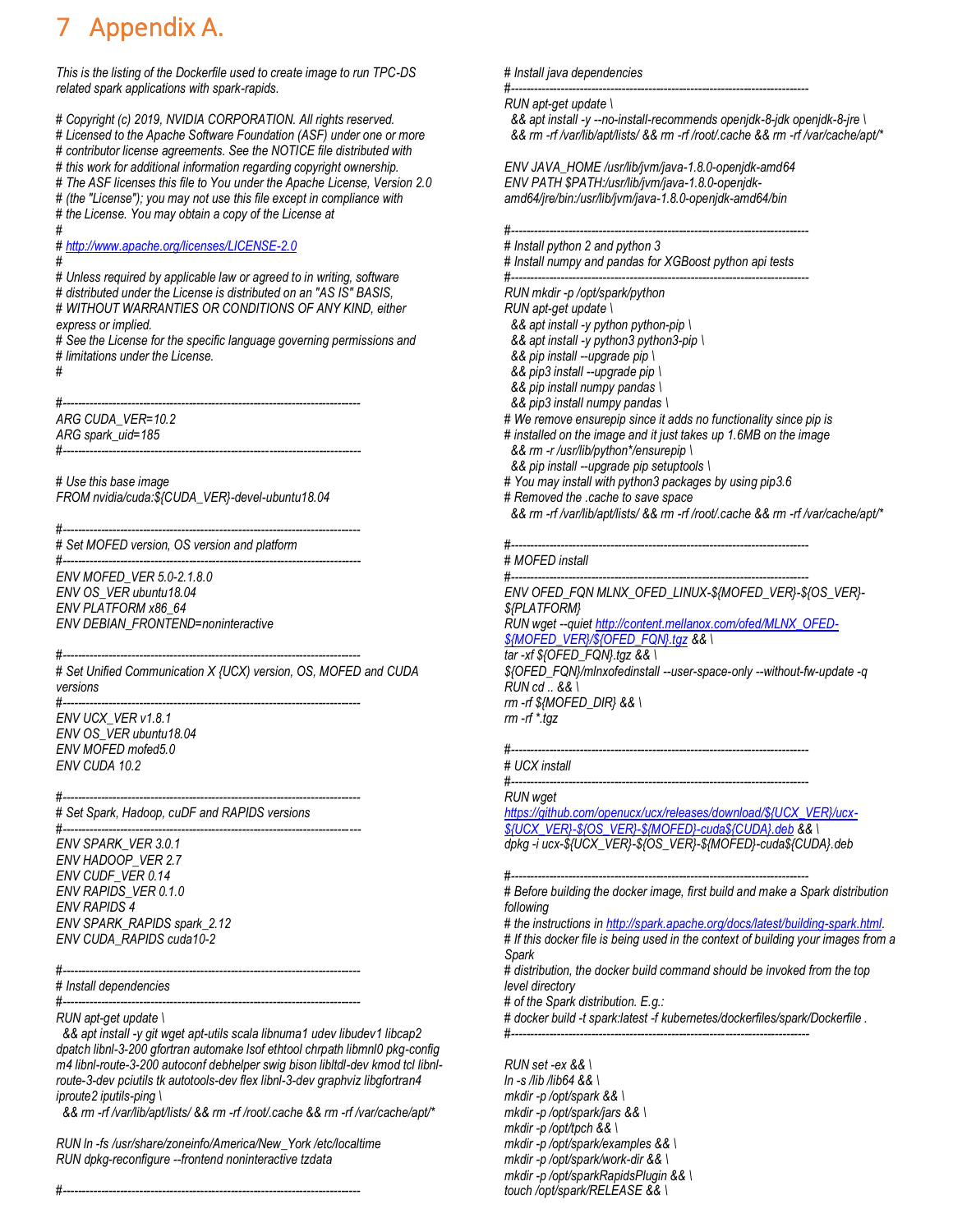*rm /bin/sh && \ ln -sv /bin/bash /bin/sh && \ echo "auth required pam\_wheel.so use\_uid" >> /etc/pam.d/su && \ chgrp root /etc/passwd && chmod ug+rw /etc/passwd*

*COPY spark-\${SPARK\_VER}-bin-hadoop\${HADOOP\_VER}/jars /opt/spark/jars COPY spark-\${SPARK\_VER}-bin-hadoop\${HADOOP\_VER}/bin /opt/spark/bin COPY spark-\${SPARK\_VER}-bin-hadoop\${HADOOP\_VER}/sbin /opt/spark/sbin COPY spark-\${SPARK\_VER}-binhadoop\${HADOOP\_VER}/kubernetes/dockerfiles/spark/entrypoint.sh /opt/ COPY spark-\${SPARK\_VER}-bin-hadoop\${HADOOP\_VER}/examples /opt/spark/examples*

*COPY spark-\${SPARK\_VER}-bin-*

*hadoop\${HADOOP\_VER}/kubernetes/tests /opt/spark/tests COPY spark-\${SPARK\_VER}-bin-hadoop\${HADOOP\_VER}/data /opt/spark/data*

*#------------------------------------------------------------------------------*

*# To run TPC/mortgage related applications with spark-rapids, need this file: # rapids-4-spark-integration-tests\_2.12-0.3.0-SNAPSHOT-jar-withdependencies.jar*

*# This file was created using a docker image that ran the base image, "nvidia/cuda:10.2-devel-ubuntu18.04"*

*# where we added all non GPU pieces needed to this as per that Dockerfile and then did a mvn build*

*# as given in* 

*<https://docs.mellanox.com/pages/releaseview.action?pageId=28938181> (slight variation -*

*# we used the branch branch-0.3)*

*#The following file is the jar file that contains even the dependencies. COPY jars/rapids-4-spark-integration-tests\_2.12-0.3.0-SNAPSHOT-jar-withdependencies.jar /opt/sparkRapidsPlugin*

*#------------------------------------------------------------------------------*

*# Download RAPIDS Spark, cuDF Packages and a get GPU resources script RUN cd /opt/sparkRapidsPlugin && \*

*wge[t https://repo1.maven.org/maven2/com/nvidia/rapids-\\${RAPIDS}-](https://repo1.maven.org/maven2/com/nvidia/rapids-$%7BRAPIDS%7D-$%7BSPARK_RAPIDS%7D/$%7BRAPIDS_VER%7D/rapids-$%7BRAPIDS%7D-$%7BSPARK_RAPIDS%7D-$%7BRAPIDS_VER%7D.jar) [\\${SPARK\\_RAPIDS}/\\${RAPIDS\\_VER}/rapids-\\${RAPIDS}-](https://repo1.maven.org/maven2/com/nvidia/rapids-$%7BRAPIDS%7D-$%7BSPARK_RAPIDS%7D/$%7BRAPIDS_VER%7D/rapids-$%7BRAPIDS%7D-$%7BSPARK_RAPIDS%7D-$%7BRAPIDS_VER%7D.jar) [\\${SPARK\\_RAPIDS}-\\${RAPIDS\\_VER}.jar](https://repo1.maven.org/maven2/com/nvidia/rapids-$%7BRAPIDS%7D-$%7BSPARK_RAPIDS%7D/$%7BRAPIDS_VER%7D/rapids-$%7BRAPIDS%7D-$%7BSPARK_RAPIDS%7D-$%7BRAPIDS_VER%7D.jar) && \*

*wge[t https://repo1.maven.org/maven2/ai/rapids/cudf/\\${CUDF\\_VER}/cudf-](https://repo1.maven.org/maven2/ai/rapids/cudf/$%7BCUDF_VER%7D/cudf-$%7BCUDF_VER%7D-$%7BCUDA_RAPIDS%7D.jar) [\\${CUDF\\_VER}-\\${CUDA\\_RAPIDS}.jar](https://repo1.maven.org/maven2/ai/rapids/cudf/$%7BCUDF_VER%7D/cudf-$%7BCUDF_VER%7D-$%7BCUDA_RAPIDS%7D.jar) && \ wget [https://raw.githubusercontent.com/apache/spark/master/examples/src/main/s](https://raw.githubusercontent.com/apache/spark/master/examples/src/main/scripts/getGpusResources.sh) [cripts/getGpusResources.sh](https://raw.githubusercontent.com/apache/spark/master/examples/src/main/scripts/getGpusResources.sh)*

*# Created the following file, getSRIOVResources.sh, as given in <https://docs.mellanox.com/pages/releaseview.action?pageId=25152352> COPY jars/getSRIOVResources.sh /opt/sparkRapidsPlugin/getSRIOVResources.sh*

*COPY spark-\${SPARK\_VER}-bin-hadoop\${HADOOP\_VER}/python/pyspark /opt/spark/python/pyspark COPY spark-\${SPARK\_VER}-bin-hadoop\${HADOOP\_VER}/python/lib /opt/spark/python/lib*

*ENV SPARK\_HOME /opt/spark WORKDIR /opt/spark/work-dir RUN chmod g+w /opt/spark/work-dir*

*#------------------------------------------------------------------------------ # Use tini #------------------------------------------------------------------------------*

*ENV TINI\_VERSION v0.18.0*

*AD[D https://github.com/krallin/tini/releases/download/\\${TINI\\_VERSION}/tini](https://github.com/krallin/tini/releases/download/$%7BTINI_VERSION%7D/tini%20/usr/bin/tini)  [/usr/bin/tini](https://github.com/krallin/tini/releases/download/$%7BTINI_VERSION%7D/tini%20/usr/bin/tini) RUN chmod +rx /usr/bin/tini*

*RUN chmod -R 777 /opt/sparkRapidsPlugin*

*ENTRYPOINT [ "/opt/entrypoint.sh" ]*

*#------------------------------------------------------------------------------*

*#------------------------------------------------------------------------------ # Specify the User that the actual main process will run as USER \${spark\_uid}*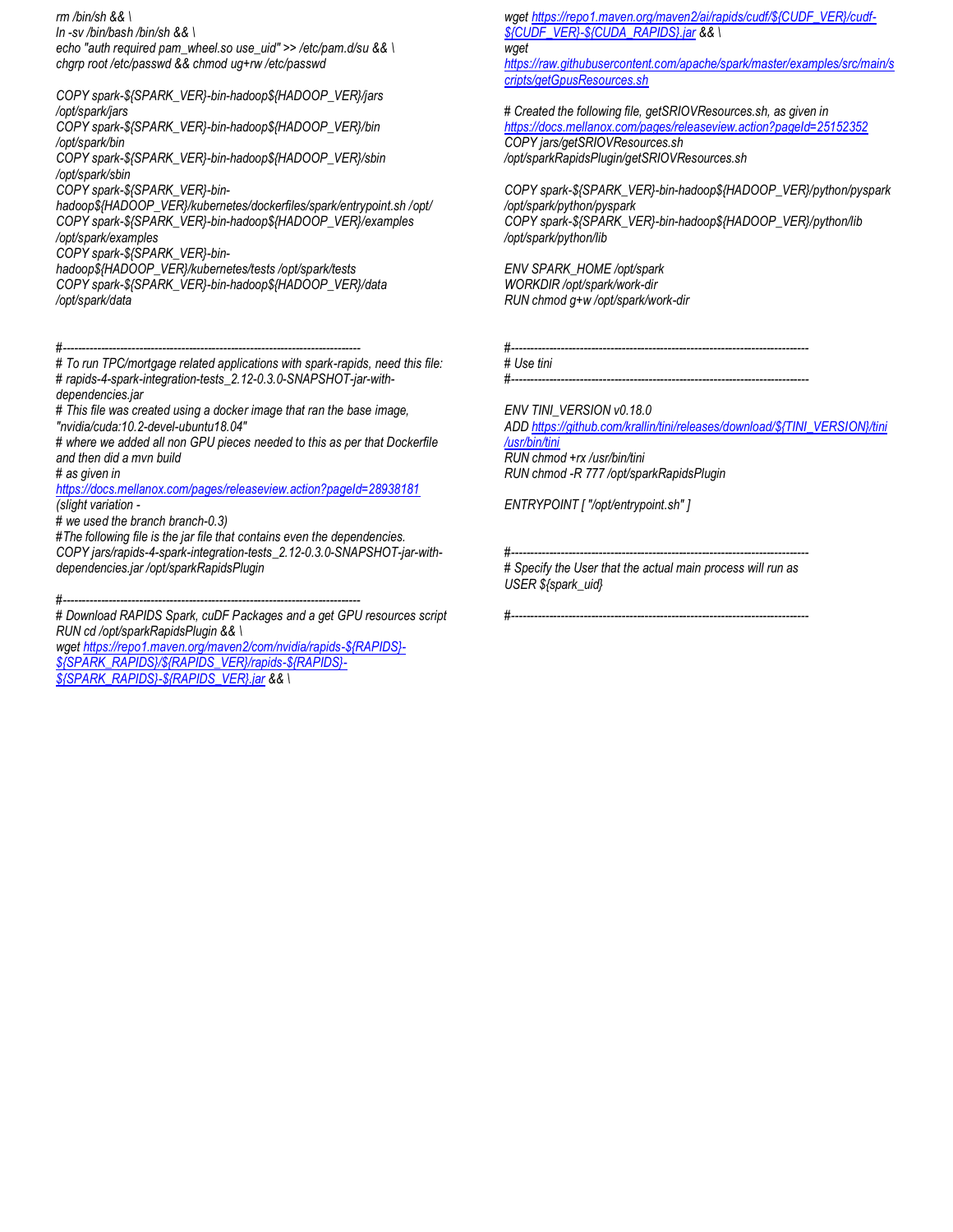## 8 Appendix B.

This is the yaml used to run tpcds data conversion to parquet format.

#

# Copyright 2017 Google LLC

#

# Licensed under the Apache License, Version 2.0 (the "License"); # you may not use this file except in compliance with the License. # You may obtain a copy of the License at

#

# <https://www.apache.org/licenses/LICENSE-2.0> #

# Unless required by applicable law or agreed to in writing, software # distributed under the License is distributed on an "AS IS" BASIS. # WITHOUT WARRANTIES OR CONDITIONS OF ANY KIND, either express or implied.

# See the License for the specific language governing permissions and # limitations under the License.

apiVersion: "sparkoperator.k8s.io/v1beta2" kind: SparkApplication

metadata:

 name: spark-convert namespace: default spec: type: Scala mode: cluster image: "sc2k8cl2.vslab.local/spark3-tpcds/spark\_v3\_0\_1\_ubuntu\_18\_04" imagePullPolicy: IfNotPresent # mainClass: com.nvidia.spark.rapids.tests.tpcds.ConvertFiles mainApplicationFile: "local:///gpu\_data/mlperf-data/sparkdata/jars/rapids-4 spark-integration-tests\_2.12-0.3.0-SNAPSHOT-jar-with-dependencies.jar" arguments: ["--input", "/sparknfs/sparkdata/gen\_data/1000scale", "--output", "/sparknfs/sparkdata/gen\_data/1000scale\_parq", "--output-format", "parquet", "--coalesce", "customer\_address=1", "--repartition", "web\_sales=256", "inventory=128"] sparkVersion: "3.0.0" restartPolicy: type: Never volumes: - name: "sparkcode" nfs: server: "172.16.35.40" path: "/GPU\_DB" readOnly: false - name: "sparkdata" nfs: server: "172.16.35.60" path: "/SPARKNFS01" readOnly: false - name: "pvc-storage" persistentVolumeClaim: claimName: nfs - name: "spark-local-dir-1" hostPath: path: "/tmp/spark-local-dir" sparkConf: # Enable to store the event log "spark.eventLog.enabled": "true" #Location where to store event log - match the pvc "spark.eventLog.dir": ["file:/mnt"](/mnt) # # Restart policies (if I did not specify this, it kept trying executors 500+ times and exceeded the limits for image-pull). restartPolicy: type: Never driver: cores: 1 coreLimit: "1200m" memory: "16384m" labels:

 version: 3.0.0 serviceAccount: sparkoperator-ssgash-spark volumeMounts: # name(s) must match the volume name(s) above - name: "sparkcode" mountPath: "/gpu\_data" - name: "sparkdata" mountPath: "/sparknfs" - name: "pvc-storage" mountPath: "/mnt" executor: cores: 1 instances: 6 memory: "16384m" labels: version: 3.0.0 volumeMounts: - name: "sparkcode" mountPath: "/gpu\_data" - name: "sparkdata" mountPath: "/sparknfs" - name: "pvc-storage" mountPath: "/mnt" - name: "spark-local-dir-1" mountPath: "/tmp/spark-local-dir"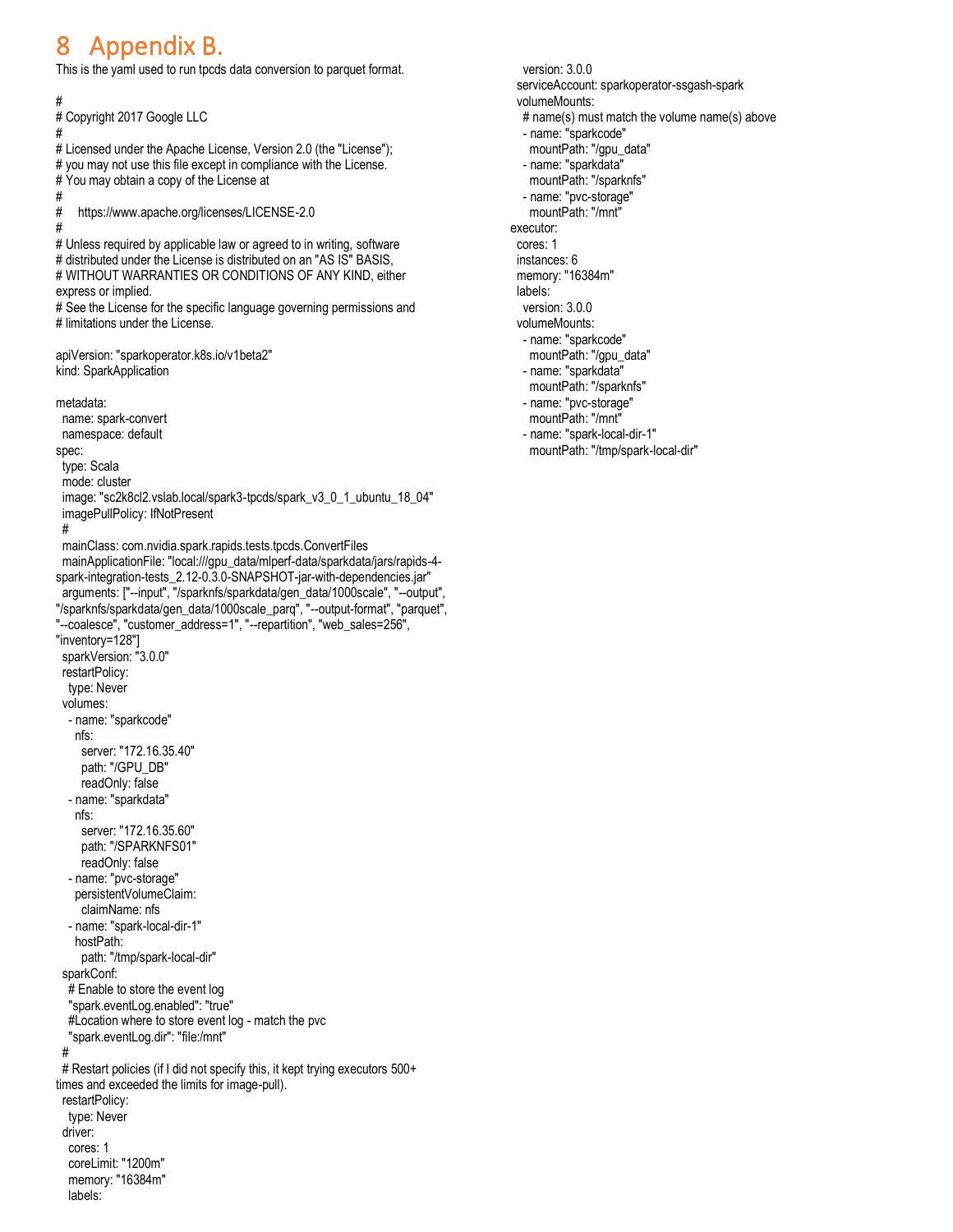## 9 Appendix C.

"spark.logConf": "true"

#

#

This is the template yaml file used to run tpcds queries on spark operator using CPU:

# # Copyright 2017 Google LLC # Licensed under the Apache License, Version 2.0 (the "License"); # you may not use this file except in compliance with the License. # You may obtain a copy of the License at # <https://www.apache.org/licenses/LICENSE-2.0> # # Unless required by applicable law or agreed to in writing, software # distributed under the License is distributed on an "AS IS" BASIS, apiVersion: "sparkoperator.k8s.io/v1beta2" kind: SparkApplication metadata: name: spark-tpcds-%CPU\_OR\_GPU%-%QUERY\_NAME%-run namespace: default spec: type: Scala mode: cluster image: "sc2k8cl2.vslab.local/spark3-tpcds/spark\_v3\_0\_1\_ubuntu\_18\_04" imagePullPolicy: Always # mainClass: com.nvidia.spark.rapids.tests.BenchmarkRunner mainApplicationFile: "local:///opt/sparkRapidsPlugin/rapids-4-sparkintegration-tests\_2.12-0.3.0-SNAPSHOT-jar-with-dependencies.jar" # Other spark-submit arguments for the specific application # SCALE = 1000 arguments: ["--benchmark", "tpcds", "--query", "%QUERY\_NAME%", "- input", "/sparknfs/sparkdata/gen\_data/1000scale\_parq", "--input-format", "parquet", "--output", "/sparknfs/sparkdata/gen\_data/1000scale\_parq/tpcdsoutput/tpcds-%QUERY\_NAME%-%UNIQUE\_SUFFIX%- %CPU\_OR\_GPU%", "--output-format", "parquet", "--summary-file-prefix", "/sparknfs/sparkdata/gen\_data/1000scale\_parq/tpcds-output/tpcds- %QUERY\_NAME%-%UNIQUE\_SUFFIX%-%CPU\_OR\_GPU%", "- iterations", "1"] # sparkVersion: "3.0.0" restartPolicy: type: Never # volumes: volumes: - name: "sparkcode" nfs: server: "172.16.35.40" path: "/GPU\_DB" readOnly: false - name: "sparkdata" nfs: server: "172.16.35.60" path: "/SPARKNFS01" readOnly: false - name: "pvc-storage" persistentVolumeClaim: claimName: nfs - name: "spark-local-dir-1" hostPath: path: "/tmp/spark-local-dir" sparkConf: # Adaptive QueryExecution - supported in spark 3.x and above - turning it on. "spark.sql.adaptive.enabled": "true" "spark.sql.broadcastTimeout": "600" # Enable to store the event log "spark.eventLog.enabled": "true" #Location where to store event log - match the pvc "spark.eventLog.dir": ["file:/mnt"](/mnt) # Logs the effective SparkConf as INFO when a SparkContext is started

 # Driver and executor configs driver: cores: 1 coreLimit: "1200m" memory: "12G" labels: version: 3.0.0 serviceAccount: sparkoperator-ssgash-spark volumeMounts: # name(s) must match the volume name(s) above - name: "sparkcode" mountPath: "/gpu\_data" - name: "sparkdata" mountPath: "/sparknfs" - name: "pvc-storage" mountPath: "/mnt" executor: cores: 1 instances: 8 memory: "16G" labels: version: 3.0.0 volumeMounts: # name(s) must match the volume name(s) above - name: "sparkcode" mountPath: "/gpu\_data" - name: "sparkdata" mountPath: "/sparknfs" - name: "pvc-storage" mountPath: "/mnt" - name: "spark-local-dir-1" mountPath: "/tmp/spark-local-dir"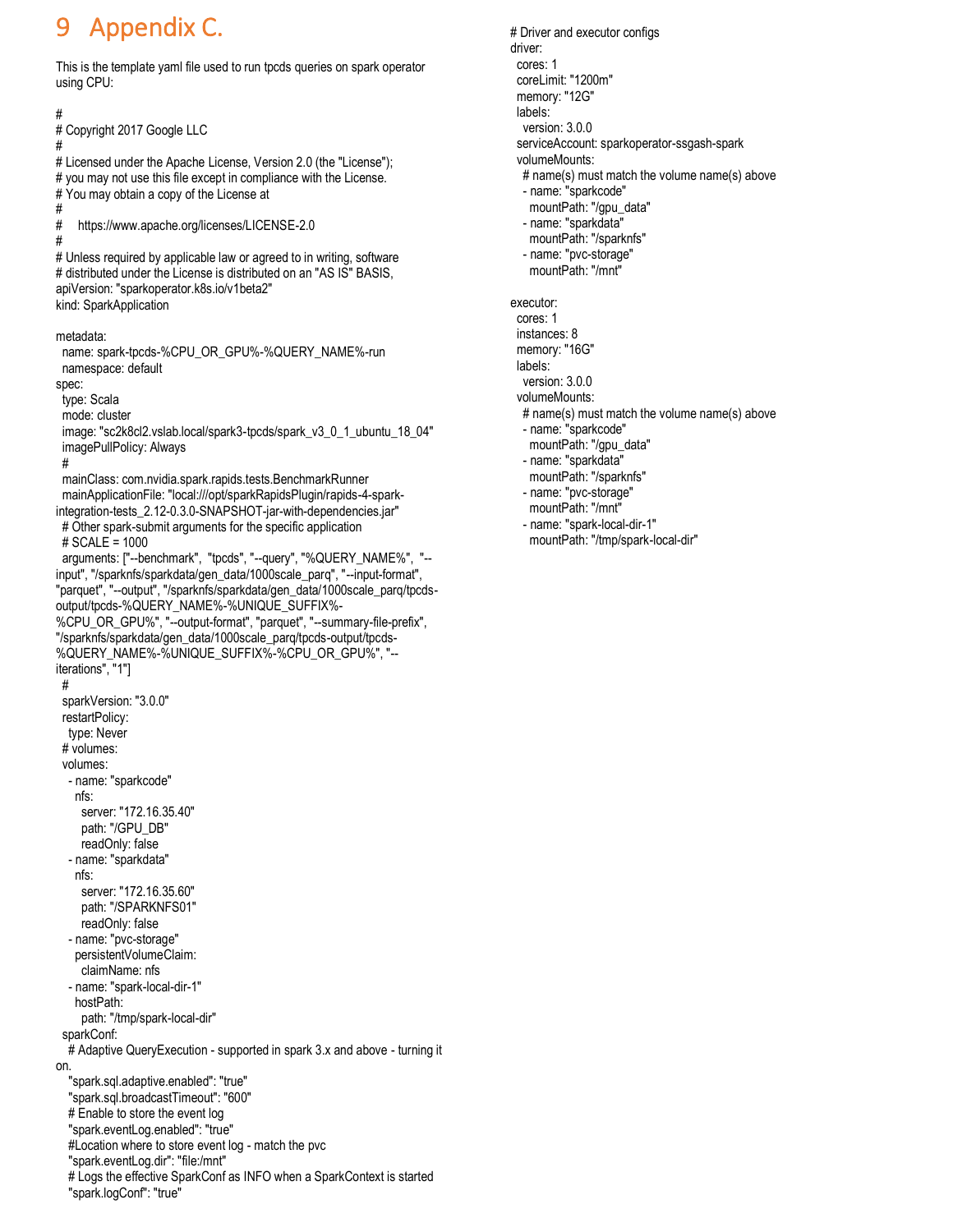## 10 Appendix D.

This is the template yaml file used to run tpcds queries on spark operator using GPU:

# # Copyright 2017 Google LLC # # Licensed under the Apache License, Version 2.0 (the "License"); apiVersion: "sparkoperator.k8s.io/v1beta2" kind: SparkApplication metadata: name: spark-tpcds-%CPU\_OR\_GPU%-%QUERY\_NAME%-run namespace: default spec: type: Scala mode: cluster #Now using local harbor as docker repo - with a newly built image. image: "sc2k8cl2.vslab.local/spark3-tpcds/spark\_v3\_0\_1\_ubuntu\_18\_04" imagePullPolicy: Always # mainClass: com.nvidia.spark.rapids.tests.BenchmarkRunner mainApplicationFile: "local:///opt/sparkRapidsPlugin/rapids-4-sparkintegration-tests\_2.12-0.3.0-SNAPSHOT-jar-with-dependencies.jar" # Other spark-submit arguments for the specific application # Running just one query: %QUERY\_NAME% # SCALE = 1000 arguments: ["--benchmark", "tpcds", "--query", "%QUERY\_NAME%", "- input", "/sparknfs/sparkdata/gen\_data/1000scale\_parq", "--input-format", "parquet", "--output", "/sparknfs/sparkdata/gen\_data/1000scale\_parq/tpcdsoutput/tpcds-%QUERY\_NAME%-%UNIQUE\_SUFFIX%-%CPU\_OR\_GPU% newnodes", "--output-format", "parquet", "--summary-file-prefix", "/sparknfs/sparkdata/gen\_data/1000scale\_parq/tpcds-output/tpcds- %QUERY\_NAME%-%UNIQUE\_SUFFIX%-%CPU\_OR\_GPU%-newnodes", "--iterations", "1"] # sparkVersion: "3.0.0" restartPolicy: type: Never # volumes: volumes: - name: "sparkcode" nfs: server: "172.16.35.40" path: "/GPU\_DB" readOnly: false - name: "sparkdata" nfs: server: "172.16.35.60" path: "/SPARKNFS01" readOnly: false - name: "pvc-storage" persistentVolumeClaim: claimName: nfs - name: "spark-local-dir-1" hostPath: path: "/tmp/spark-local-dir" sparkConf: "spark.sql.broadcastTimeout": "600" # Enable to store the event log "spark.eventLog.enabled": "true" #Location where to store event log - match the pvc "spark.eventLog.dir": ["file:/mnt"](/mnt) # Logs the effective SparkConf as INFO when a SparkContext is started "spark.logConf": "true"

 # Following configs are from TCP with GPU/RAPIDS and without UCX: # Pinned memory refers to memory pages that the OS will keep in system RAM and will not relocate or swap to disk

"spark.rapids.memory.pinnedPool.size": "4G"

"spark.rapids.memory.gpu.pooling.enabled": "true"

 "spark.rapids.memory.gpu.allocFraction": "0.5" "spark.rapids.memory.gpu.maxAllocFraction": "0.70" "spark.rapids.memory.gpu.debug": "STDOUT"

 "spark.task.resource.gpu.amount": "0.25" "spark.rapids.sql.enabled": "true"

"spark.rapids.sql.concurrentGpuTasks": "1"

"spark.sql.files.maxPartitionBytes": "512m"

"spark.sql.shuffle.partitions": "200"

 # UCX config "spark.shuffle.manager": "com.nvidia.spark.RapidsShuffleManager" "spark.rapids.shuffle.transport.enabled": "true" "spark.executorEnv.UCX\_TLS": "cuda\_copy,cuda\_ipc,tcp" "spark.executorEnv.UCX\_NET\_DEVICES": "eth0"

 # Other spark configs "spark.locality.wait": "0s" "spark.driver.extraClassPath": "/opt/sparkRapidsPlugin/\*" "spark.plugins": "com.nvidia.spark.SQLPlugin"

 "spark.executor.extraClassPath": "/opt/sparkRapidsPlugin/\*:/usr/lib/:/data/jar/\*"

 "spark.executor.resource.gpu.amount": "1" "spark.executor.resource.gpu.discoveryScript": "/opt/sparkRapidsPlugin/getGpusResources.sh" "spark.executor.resource.gpu.vendor": "nvidia.com"

 "spark.executorEnv.LD\_LIBRARY\_PATH": "/usr/local/cuda/lib64" "spark.executorEnv.CUDA\_HOME": "/usr/local/cuda"

 # Driver and executor configs driver: cores: 1 coreLimit: "1200m" memory: "12G" labels: version: 3.0.0 serviceAccount: sparkoperator-ssgash-spark # volumeMounts: volumeMounts: # name(s) must match the volume name(s) above - name: "sparkcode" mountPath: "/gpu\_data" - name: "sparkdata" mountPath: "/sparknfs" - name: "pvc-storage" mountPath: "/mnt" executor: cores: 1 instances: 8 memory: "16G" labels: version: 3.0.0 # volumeMounts: volumeMounts: # name(s) must match the volume name(s) above - name: "sparkcode" mountPath: "/gpu\_data" - name: "sparkdata" mountPath: "/sparknfs" - name: "pvc-storage" mountPath: "/mnt" - name: "spark-local-dir-1"

mountPath: "/tmp/spark-local-dir"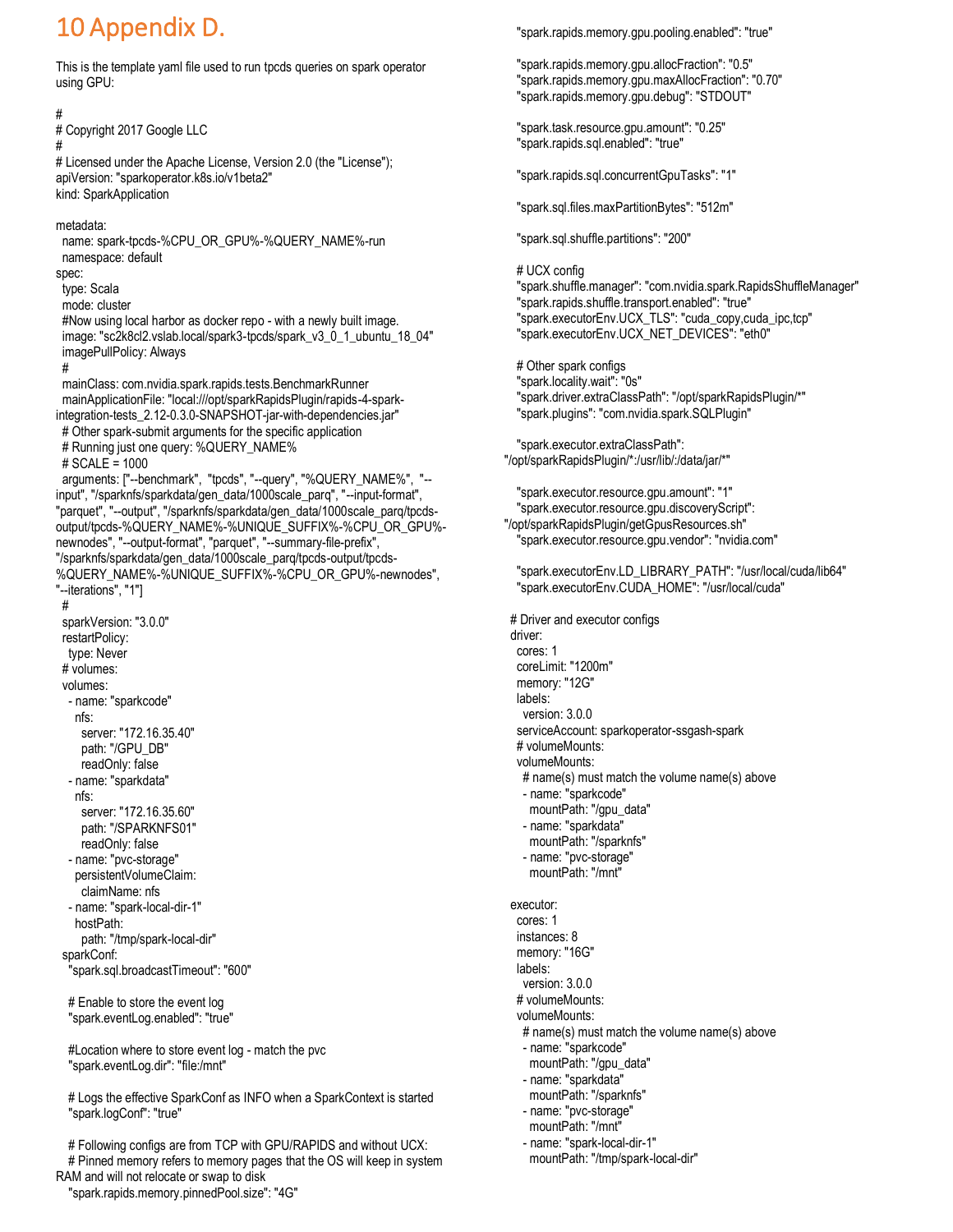## **<sup>11</sup>** Appendix E.

This is the listing of the Dockerfile used to create image to run Mortgage ML related spark applications with XGBoost.

# Copyright (c) 2019, NVIDIA CORPORATION. All rights reserved. # Licensed to the Apache Software Foundation (ASF) under one or more # contributor license agreements. See the NOTICE file distributed with # this work for additional information regarding copyright ownership. # The ASF licenses this file to You under the Apache License, Version 2.0 # (the "License"); you may not use this file except in compliance with # the License. You may obtain a copy of the License at #

# <http://www.apache.org/licenses/LICENSE-2.0> #

# Unless required by applicable law or agreed to in writing, software # distributed under the License is distributed on an "AS IS" BASIS, # WITHOUT WARRANTIES OR CONDITIONS OF ANY KIND, either express or implied.

# See the License for the specific language governing permissions and # limitations under the License.

#------------------------------------------------------------------------------

#

ARG CUDA\_VER=10.2 ARG spark\_uid=185 #------------------------------------------------------------------------------

# Use this base image FROM nvidia/cuda:\${CUDA\_VER}-devel-ubuntu18.04

#------------------------------------------------------------------------------ # Set MOFED version, OS version and platform

#------------------------------------------------------------------------------ ENV MOFED\_VER 5.0-2.1.8.0 ENV OS\_VER ubuntu18.04 ENV PLATFORM x86\_64 ENV DEBIAN\_FRONTEND=noninteractive

#------------------------------------------------------------------------------ # Set Unified Communication X {UCX) version, OS, MOFED and CUDA versions

#------------------------------------------------------------------------------ ENV UCX\_VER v1.8.1 ENV OS\_VER ubuntu18.04 ENV MOFED mofed5.0 ENV CUDA 10.2

#------------------------------------------------------------------------------ # Set Spark, Hadoop, cuDF and RAPIDS versions #------------------------------------------------------------------------------

ENV SPARK\_VER 3.0.1 ENV HADOOP\_VER 2.7 ENV CUDF\_VER 0.14 ENV RAPIDS\_VER 0.1.0 ENV RAPIDS 4 ENV SPARK\_RAPIDS spark\_2.12 ENV CUDA\_RAPIDS cuda10-2

#------------------------------------------------------------------------------

# Install dependencies

#------------------------------------------------------------------------------ RUN apt-get update \

 && apt install -y git wget apt-utils scala libnuma1 udev libudev1 libcap2 dpatch libnl-3-200 gfortran automake lsof ethtool chrpath libmnl0 pkg-config m4 libnl-route-3-200 autoconf debhelper swig bison libltdl-dev kmod tcl libnlroute-3-dev pciutils tk autotools-dev flex libnl-3-dev graphviz libgfortran4 iproute2 iputils-ping \

&& rm -rf /var/lib/apt/lists/ && rm -rf /root/.cache && rm -rf /var/cache/apt/\*

RUN ln -fs /usr/share/zoneinfo/America/New\_York /etc/localtime RUN dpkg-reconfigure --frontend noninteractive tzdata

# Install java dependencies

#------------------------------------------------------------------------------

RUN apt-get update \

 && apt install -y --no-install-recommends openjdk-8-jdk openjdk-8-jre \ && rm -rf /var/lib/apt/lists/ && rm -rf /root/.cache && rm -rf /var/cache/apt/\*

ENV JAVA\_HOME /usr/lib/jvm/java-1.8.0-openjdk-amd64 ENV PATH \$PATH:/usr/lib/jvm/java-1.8.0-openjdkamd64/jre/bin:/usr/lib/jvm/java-1.8.0-openjdk-amd64/bin

#------------------------------------------------------------------------------ # Install python 2 and python 3

# Install numpy and pandas for XGBoost python api tests

#------------------------------------------------------------------------------ RUN mkdir -p /opt/spark/python

RUN apt-get update \

&& apt install -y --no-install-recommends python python-pip libgomp1 \

&& apt install -y --no-install-recommends python3 python3-pip \

&& pip install --upgrade pip \

&& pip3 install --upgrade pip \

&& pip install numpy pandas \

&& pip3 install numpy pandas \

# We remove ensurepip since it adds no functionality since pip is

# installed on the image and it just takes up 1.6MB on the image && rm -r /usr/lib/python\*/ensurepip \ && pip install --upgrade pip setuptools \

# You may install with python3 packages by using pip3.6

# Removed the .cache to save space && rm -rf /var/lib/apt/lists/ && rm -rf /root/.cache && rm -rf /var/cache/apt/\*

RUN apt-get update \

&& apt-get install -y --no-install-recommends apt-utils \

# Removed the .cache to save space

&& rm -rf /var/lib/apt/lists/ && rm -rf /root/.cache && rm -rf /var/cache/apt/\*

#------------------------------------------------------------------------------

# MOFED install #------------------------------------------------------------------------------

ENV OFED\_FQN MLNX\_OFED\_LINUX-\${MOFED\_VER}-\${OS\_VER}- \${PLATFORM} RUN wget --quie[t http://content.mellanox.com/ofed/MLNX\\_OFED-](http://content.mellanox.com/ofed/MLNX_OFED-$%7BMOFED_VER%7D/$%7BOFED_FQN%7D.tgz) [\\${MOFED\\_VER}/\\${OFED\\_FQN}.tgz](http://content.mellanox.com/ofed/MLNX_OFED-$%7BMOFED_VER%7D/$%7BOFED_FQN%7D.tgz) && \ tar -xf \${OFED\_FQN}.tgz && \ \${OFED\_FQN}/mlnxofedinstall --user-space-only --without-fw-update -q RUN cd  $.88 \$ rm -rf \${MOFED\_DIR} && \ rm -rf \*.tgz

#------------------------------------------------------------------------------ # UCX install

#------------------------------------------------------------------------------

RUN wget

[https://github.com/openucx/ucx/releases/download/\\${UCX\\_VER}/ucx-](https://github.com/openucx/ucx/releases/download/$%7BUCX_VER%7D/ucx-$%7BUCX_VER%7D-$%7BOS_VER%7D-$%7BMOFED%7D-cuda$%7BCUDA%7D.deb) [\\${UCX\\_VER}-\\${OS\\_VER}-\\${MOFED}-cuda\\${CUDA}.deb](https://github.com/openucx/ucx/releases/download/$%7BUCX_VER%7D/ucx-$%7BUCX_VER%7D-$%7BOS_VER%7D-$%7BMOFED%7D-cuda$%7BCUDA%7D.deb) && \ dpkg -i ucx-\${UCX\_VER}-\${OS\_VER}-\${MOFED}-cuda\${CUDA}.deb

#------------------------------------------------------------------------------

#----------------------

# Copy spark3 directories

#------------------------------------------------------------------------------ # Before building the docker image, first build and make a Spark distribution following

# the instructions i[n http://spark.apache.org/docs/latest/building-spark.html.](http://spark.apache.org/docs/latest/building-spark.html)

# If this docker file is being used in the context of building your images from a Spark

# distribution, the docker build command should be invoked from the top level directory

# of the Spark distribution. E.g.:

# docker build -t spark:latest -f kubernetes/dockerfiles/spark/Dockerfile .

RUN set -ex && \

ln -s /lib /lib64 && \

#------------------------------------------------------------------------------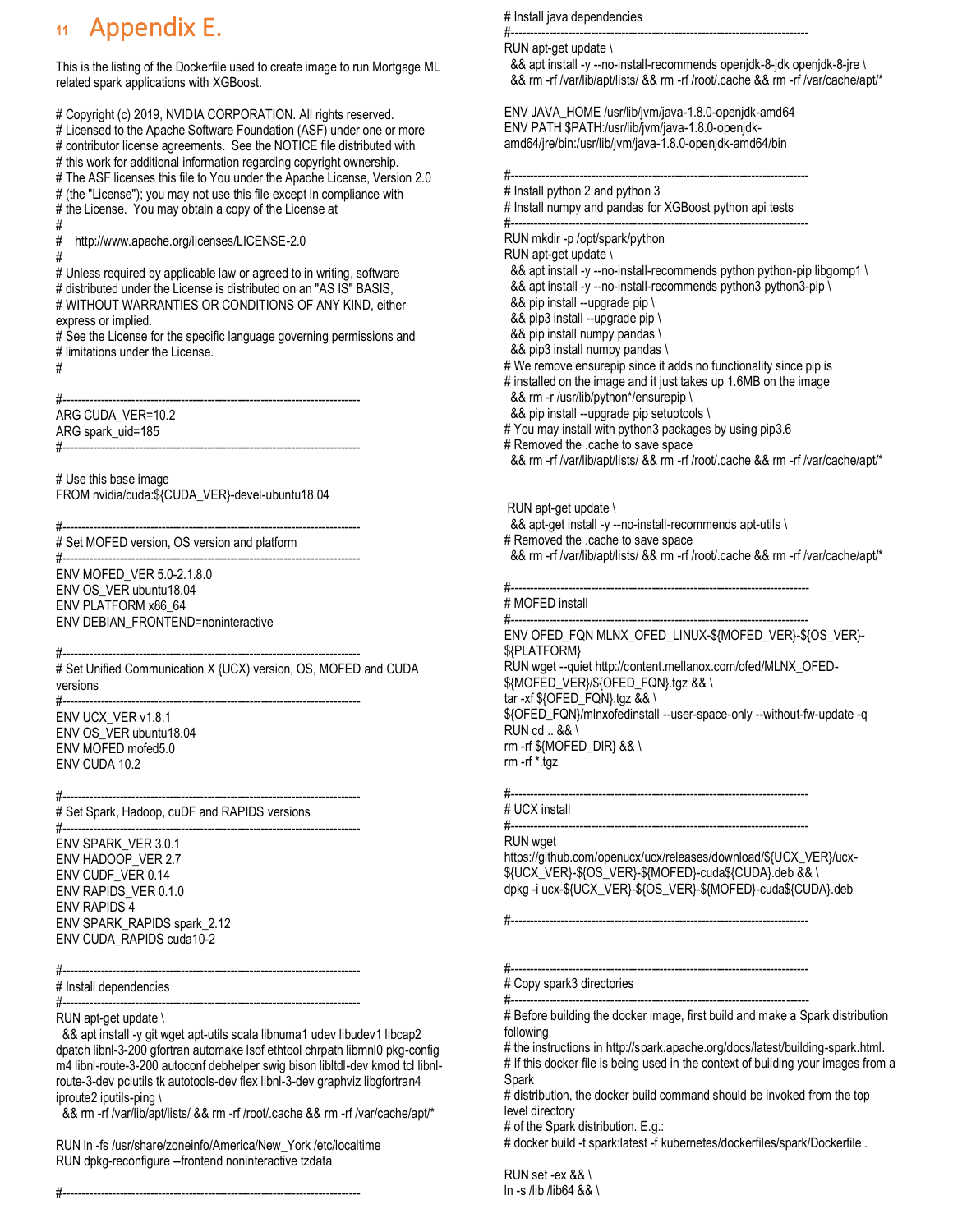mkdir -p /opt/spark && \ mkdir -p /opt/spark/jars && \ mkdir -p /opt/spark/data && \ mkdir -p /opt/spark/examples && \ mkdir -p /opt/spark/work-dir && \ mkdir -p /opt/sparkRapidsPlugin && \ touch /opt/spark/RELEASE && \ rm /bin/sh && \ ln -sv /bin/bash /bin/sh && \

echo "auth required pam\_wheel.so use\_uid" >> /etc/pam.d/su && \ chgrp root /etc/passwd && chmod ug+rw /etc/passwd

COPY spark-\${SPARK\_VER}-bin-hadoop\${HADOOP\_VER}/jars /opt/spark/jars COPY spark-\${SPARK\_VER}-bin-hadoop\${HADOOP\_VER}/bin /opt/spark/bin COPY spark-\${SPARK\_VER}-bin-hadoop\${HADOOP\_VER}/sbin /opt/spark/sbin COPY spark-\${SPARK\_VER}-binhadoop\${HADOOP\_VER}/kubernetes/dockerfiles/spark/entrypoint.sh /opt/ COPY spark-\${SPARK\_VER}-bin-hadoop\${HADOOP\_VER}/examples /opt/spark/examples COPY spark-\${SPARK\_VER}-binhadoop\${HADOOP\_VER}/kubernetes/tests /opt/spark/tests

COPY spark-\${SPARK\_VER}-bin-hadoop\${HADOOP\_VER}/data /opt/spark/data

ENV SPARK\_HOME /opt/spark

#------------------------------------------------------------------------------

# Install XGBoost

#------------------------------------------------------------------------------ RUN pushd \$SPARK\_HOME/jars \

&& wget

[https://repo1.maven.org/maven2/com/nvidia/XGBoost4j\\_3.0/1.0.0-](https://repo1.maven.org/maven2/com/nvidia/xgboost4j_3.0/1.0.0-0.1.0/xgboost4j_3.0-1.0.0-0.1.0.jar) [0.1.0/XGBoost4j\\_3.0-1.0.0-0.1.0.jar](https://repo1.maven.org/maven2/com/nvidia/xgboost4j_3.0/1.0.0-0.1.0/xgboost4j_3.0-1.0.0-0.1.0.jar) \

 && wget [https://repo1.maven.org/maven2/com/nvidia/XGBoost4j](https://repo1.maven.org/maven2/com/nvidia/xgboost4j-spark_3.0/1.0.0-0.1.0/xgboost4j-spark_3.0-1.0.0-0.1.0.jar)[spark\\_3.0/1.0.0-0.1.0/XGBoost4j-spark\\_3.0-1.0.0-0.1.0.jar](https://repo1.maven.org/maven2/com/nvidia/xgboost4j-spark_3.0/1.0.0-0.1.0/xgboost4j-spark_3.0-1.0.0-0.1.0.jar) \ && popd

#------------------------------------------------------------------------------

# Sample XGBoost scala jar

# Build instructions : [https://github.com/NVIDIA/spark-XGBoost-](https://github.com/NVIDIA/spark-xgboost-examples/blob/spark-3/getting-started-guides/building-sample-apps/scala.md)

[examples/blob/spark-3/getting-started-guides/building-sample-apps/scala.md](https://github.com/NVIDIA/spark-xgboost-examples/blob/spark-3/getting-started-guides/building-sample-apps/scala.md) # Cloned into root@sc2k8cl3:/gpu\_data/mlperf-data/sparkdata/ and followed the instructions.

# With dep: Actual location: /gpu\_data/mlperf-data/sparkdata/spark-

XGBoost-examples/examples/apps/scala/target/sample\_XGBoost\_apps-0.2.2-jar-with-dependencies.jar

# Without dep: Actual location: /gpu\_data/mlperf-data/sparkdata/spark-XGBoost-examples/examples/apps/scala/target/sample\_XGBoost\_apps-0.2.2.jar

# copied to root@sc2k8cl3:/gpu\_data/mlperf-data/sparkdata/dockerbuilder/jars

# We are using the jar without dependencies.

COPY jars/sample\_XGBoost\_apps-0.2.2.jar /opt/sparkRapidsPlugin

#------------------------------------------------------------------------------

# Download RAPIDS Spark, cuDF Packages and a get GPU resources script #------------------------------------------------------------------------------

RUN cd /opt/sparkRapidsPlugin && \

wge[t https://repo1.maven.org/maven2/com/nvidia/rapids-\\${RAPIDS}-](https://repo1.maven.org/maven2/com/nvidia/rapids-$%7BRAPIDS%7D-$%7BSPARK_RAPIDS%7D/$%7BRAPIDS_VER%7D/rapids-$%7BRAPIDS%7D-$%7BSPARK_RAPIDS%7D-$%7BRAPIDS_VER%7D.jar)

[\\${SPARK\\_RAPIDS}/\\${RAPIDS\\_VER}/rapids-\\${RAPIDS}-](https://repo1.maven.org/maven2/com/nvidia/rapids-$%7BRAPIDS%7D-$%7BSPARK_RAPIDS%7D/$%7BRAPIDS_VER%7D/rapids-$%7BRAPIDS%7D-$%7BSPARK_RAPIDS%7D-$%7BRAPIDS_VER%7D.jar)

[\\${SPARK\\_RAPIDS}-\\${RAPIDS\\_VER}.jar](https://repo1.maven.org/maven2/com/nvidia/rapids-$%7BRAPIDS%7D-$%7BSPARK_RAPIDS%7D/$%7BRAPIDS_VER%7D/rapids-$%7BRAPIDS%7D-$%7BSPARK_RAPIDS%7D-$%7BRAPIDS_VER%7D.jar) && \

wge[t https://repo1.maven.org/maven2/ai/rapids/cudf/\\${CUDF\\_VER}/cudf-](https://repo1.maven.org/maven2/ai/rapids/cudf/$%7BCUDF_VER%7D/cudf-$%7BCUDF_VER%7D-$%7BCUDA_RAPIDS%7D.jar)

[\\${CUDF\\_VER}-\\${CUDA\\_RAPIDS}.jar](https://repo1.maven.org/maven2/ai/rapids/cudf/$%7BCUDF_VER%7D/cudf-$%7BCUDF_VER%7D-$%7BCUDA_RAPIDS%7D.jar) && \

wget

[https://raw.githubusercontent.com/apache/spark/master/examples/src/main/s](https://raw.githubusercontent.com/apache/spark/master/examples/src/main/scripts/getGpusResources.sh) [cripts/getGpusResources.sh](https://raw.githubusercontent.com/apache/spark/master/examples/src/main/scripts/getGpusResources.sh)

# Created the following file, getSRIOVResources.sh, as given in <https://docs.mellanox.com/pages/releaseview.action?pageId=25152352> COPY jars/getSRIOVResources.sh /opt/sparkRapidsPlugin/getSRIOVResources.sh

COPY spark-\${SPARK\_VER}-bin-hadoop\${HADOOP\_VER}/python/pyspark /opt/spark/python/pyspark COPY spark-\${SPARK\_VER}-bin-hadoop\${HADOOP\_VER}/python/lib /opt/spark/python/lib

ENV SPARK\_HOME /opt/spark WORKDIR /opt/spark/work-dir RUN chmod g+w /opt/spark/work-dir

#------------------------------------------------------------------------------ # Use tini

#------------------------------------------------------------------------------

ENV TINI\_VERSION v0.18.0 AD[D https://github.com/krallin/tini/releases/download/\\${TINI\\_VERSION}/tini](https://github.com/krallin/tini/releases/download/$%7BTINI_VERSION%7D/tini%20/usr/bin/tini)  [/usr/bin/tini](https://github.com/krallin/tini/releases/download/$%7BTINI_VERSION%7D/tini%20/usr/bin/tini) RUN chmod +rx /usr/bin/tini RUN chmod -R 777 /opt/sparkRapidsPlugin

ENTRYPOINT [ "/opt/entrypoint.sh" ]

# Specify the User that the actual main process will run as USER \${spark\_uid} #------------------------------------------------------------------------------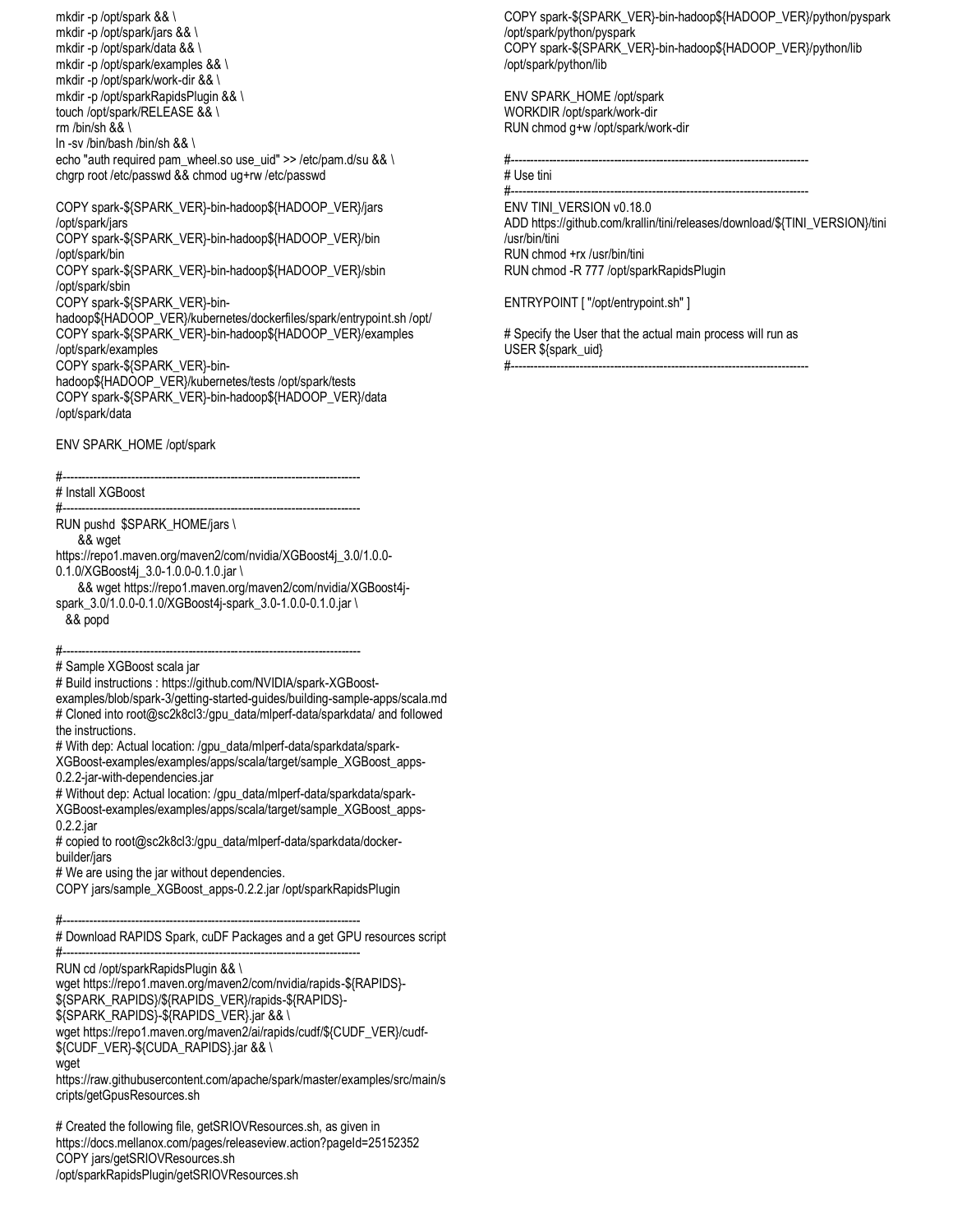# 12 Appendix F.

#

#

#

#

This is the yaml used to convert mortgage data to parquet format.

# Copyright 2017 Google LLC # Licensed under the Apache License, Version 2.0 (the "License"); # you may not use this file except in compliance with the License. # You may obtain a copy of the License at # <https://www.apache.org/licenses/LICENSE-2.0> # Unless required by applicable law or agreed to in writing, software # distributed under the License is distributed on an "AS IS" BASIS, # WITHOUT WARRANTIES OR CONDITIONS OF ANY KIND, either express or implied. # See the License for the specific language governing permissions and # limitations under the License. apiVersion: "sparkoperator.k8s.io/v1beta2" kind: SparkApplication metadata: name: spark-convert-mort namespace: default spec: type: Scala mode: cluster image: "sc2k8cl2.vslab.local/spark3 tpcds/spark\_v3\_0\_1\_mortgage\_ubuntu\_18\_04" imagePullPolicy: Always # mainClass: com.nvidia.spark.examples.mortgage.ETLMain mainApplicationFile: "local:////opt/sparkRapidsPlugin/sample\_XGBoost\_apps-0.2.2.jar" # # For mortgage data conversion, there are just 3 arguments: ETLArgs(perfPath: String, acqPath: String, output: String) #

# ETL to convert q1m2000 data so that it can be used to "train" and create the model

#arguments: ["-format=csv", "-

dataPath=perf::/sparknfs/sparkdata/mortgage-data/q1m2000/perf", " dataPath=acq::/sparknfs/sparkdata/mortgage-data/q1m2000/acq", " dataPath=out::/sparknfs/sparkdata/mortgage-data/q1m2000/pout"] #

 # ETL to convert q1m2001 data so that it can be used to "test" the model created by m2000

 arguments: ["-format=csv", "-dataPath=perf::/sparknfs/sparkdata/mortgagedata/q1m2001/perf", "-dataPath=acq::/sparknfs/sparkdata/mortgagedata/q1m2001/acq", "-dataPath=out::/sparknfs/sparkdata/mortgagedata/q1m2001/pout"] sparkVersion: "3.0.1"

 restartPolicy: type: Never volumes: - name: "sparkcode" nfs: server: "172.16.35.40" path: "/GPU\_DB" readOnly: false - name: "sparkdata" nfs: server: "172.16.35.60" path: "/SPARKNFS01" readOnly: false - name: "pvc-storage"

 persistentVolumeClaim: claimName: nfs

 - name: "spark-local-dir-1" hostPath: path: "/tmp/spark-local-dir"

sparkConf:

 # Enable to store the event log "spark.eventLog.enabled": "true" #Location where to store event log - match the pvc "spark.eventLog.dir": ["file:/mnt"](/mnt) # # Just made it -1 to make conversion job run "spark.sql.broadcastTimeout": "-1" "spark.driver.extraClassPath": "/opt/sparkRapidsPlugin/\*" "spark.executor.extraClassPath": "/opt/sparkRapidsPlugin/\*:/usr/lib/:/data/jar/\*" restartPolicy: type: Never driver: cores: 1 memory: "16G" labels: version: 3.0.0 serviceAccount: sparkoperator-ssgash-spark volumeMounts: # name(s) must match the volume name(s) above - name: "sparkcode" mountPath: "/gpu\_data" - name: "sparkdata" mountPath: "/sparknfs" - name: "pvc-storage" mountPath: "/mnt" executor: cores: 1 instances: 6 memory: "24G" labels: version: 3.0.0 volumeMounts: # name(s) must match the volume name(s) above - name: "sparkcode" mountPath: "/gpu\_data" - name: "sparkdata" mountPath: "/sparknfs"

 - name: "pvc-storage" mountPath: "/mnt" - name: "spark-local-dir-1" mountPath: "/tmp/spark-local-dir"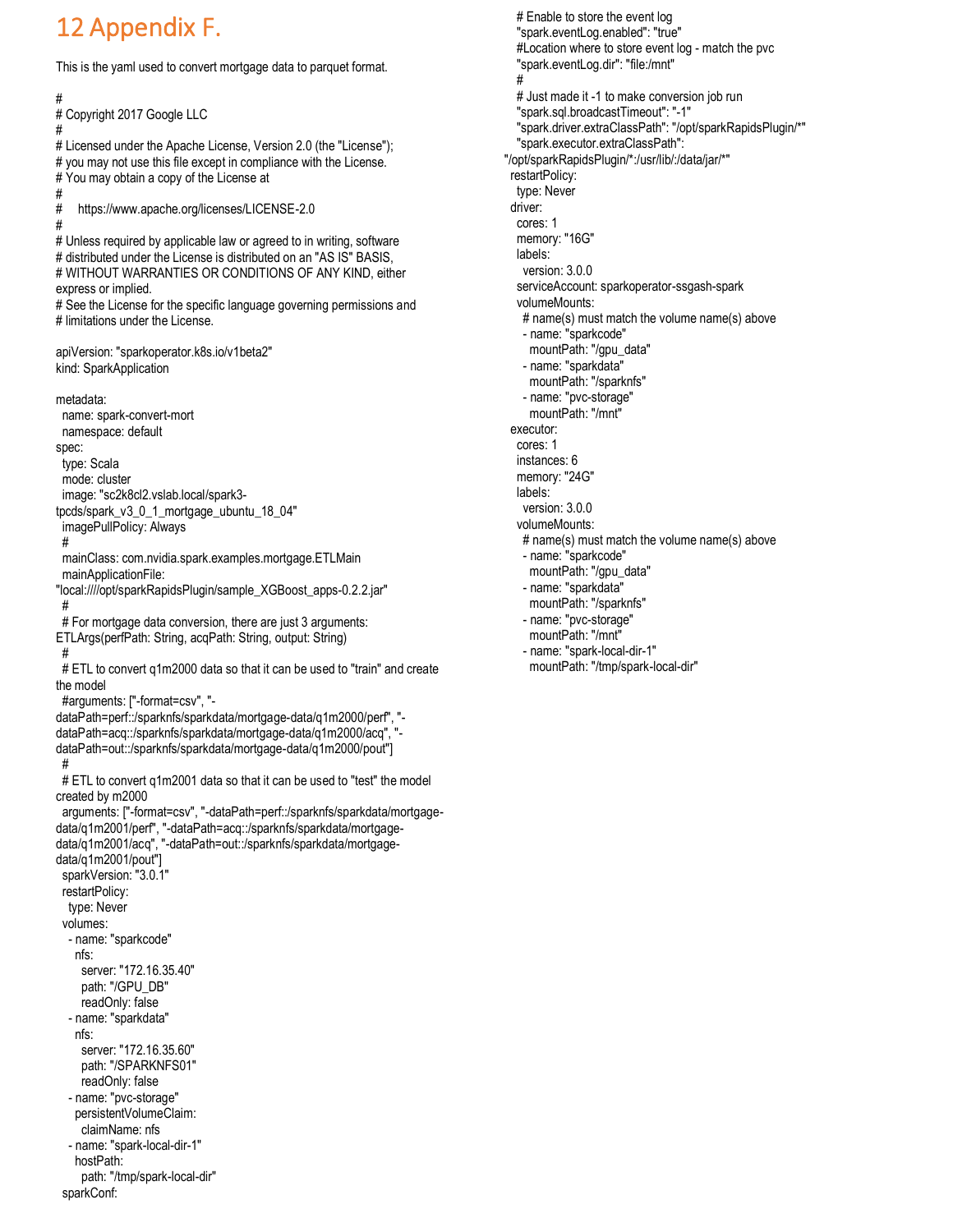## 13 Appendix G.

This is the yaml used to train mortgage data (which has been converted to parquet format).

# # Copyright 2017 Google LLC # # Licensed under the Apache License, Version 2.0 (the "License"); # you may not use this file except in compliance with the License. # You may obtain a copy of the License at # # <https://www.apache.org/licenses/LICENSE-2.0> # # Unless required by applicable law or agreed to in writing, software # distributed under the License is distributed on an "AS IS" BASIS, # WITHOUT WARRANTIES OR CONDITIONS OF ANY KIND, either express or implied. # See the License for the specific language governing permissions and # limitations under the License. apiVersion: "sparkoperator.k8s.io/v1beta2" kind: SparkApplication metadata: name: spark-train-mort-gpu namespace: default spec: dynamicAllocation: enabled: true initialExecutors: 1 minExecutors: 1 maxExecutors: 10 type: Scala mode: cluster image: "sc2k8cl2.vslab.local/spark3 tpcds/spark\_v3\_0\_1\_mortgage\_ubuntu\_18\_04" imagePullPolicy: Always # mainClass: com.nvidia.spark.examples.mortgage.GPUMain mainApplicationFile: "local:////opt/sparkRapidsPlugin/sample\_XGBoost\_apps-0.2.2.jar" # # # Training with Q1-Year2000 mortgage data - which has been ETL'ed arguments: ["-format=parquet", " dataPath=train::/sparknfs/sparkdata/mortgage-data/q1m2000/pout/data", " mode=train", "-modelPath=/sparknfs/sparkdata/mortgagedata/q1m2000/model", "-treeMethod=hist"] # # Testing the model with Q1-Year2001 mortgage data - which has been ETL'ed # arguments: ["-format=parquet", " dataPath=trans::/sparknfs/sparkdata/mortgage-data/q1m2000/pout/data", " mode=transform", "-modelPath=/sparknfs/sparkdata/mortgagedata/m2000/model", "-treeMethod=gpu\_hist", "-verbosity=3"] # sparkVersion: "3.0.1" restartPolicy: type: Never volumes: - name: "sparkcode" nfs: server: "172.16.35.40" path: "/GPU\_DB" readOnly: false - name: "sparkdata" nfs: server: "172.16.35.60" path: "/SPARKNFS01" readOnly: false - name: "pvc-storage" persistentVolumeClaim:

claimName: nfs

 - name: "spark-local-dir-1" persistentVolumeClaim: claimName: pv-claim-demo sparkConf: # Enable to store the event log "spark.eventLog.enabled": "true" #Location where to store event log - match the pvc "spark.eventLog.dir": ["file:/mnt"](/mnt) # # Just made it -1 to make conversion job run "spark.sql.broadcastTimeout": "-1" # "spark.driver.extraClassPath": "/opt/sparkRapidsPlugin/\*" "spark.executor.extraClassPath": "/opt/sparkRapidsPlugin/\*:/usr/lib/:/data/jar/\*" # # GPU related config "spark.plugins": "com.nvidia.spark.SQLPlugin" "spark.task.resource.gpu.amount": "0.25" "spark.rapids.sql.concurrentGpuTasks": "1" "spark.executor.resource.gpu.amount": "1" "spark.executor.resource.gpu.discoveryScript": "/opt/sparkRapidsPlugin/getGpusResources.sh" "spark.executor.resource.gpu.vendor": "nvidia.com" "spark.rapids.memory.gpu.pooling.enabled": "false" "spark.executorEnv.LD\_LIBRARY\_PATH": "/usr/local/cuda/lib64" "spark.executorEnv.CUDA\_HOME": "/usr/local/cuda" # restartPolicy: type: Never driver: cores: 1 memory: "16G" labels: version: 3.0.0 serviceAccount: sparkoperator-ssgash-spark volumeMounts: # name(s) must match the volume name(s) above - name: "sparkcode" mountPath: "/gpu\_data" - name: "sparkdata" mountPath: "/sparknfs" - name: "pvc-storage" mountPath: "/mnt" executor: cores: 1 instances: 1 memory: "24G" labels: version: 3.0.0 volumeMounts: # name(s) must match the volume name(s) above - name: "sparkcode" mountPath: "/gpu\_data" - name: "sparkdata" mountPath: "/sparknfs" - name: "pvc-storage" mountPath: "/mnt" - name: "spark-local-dir-1" mountPath: "/tmp/spark-local-dir"